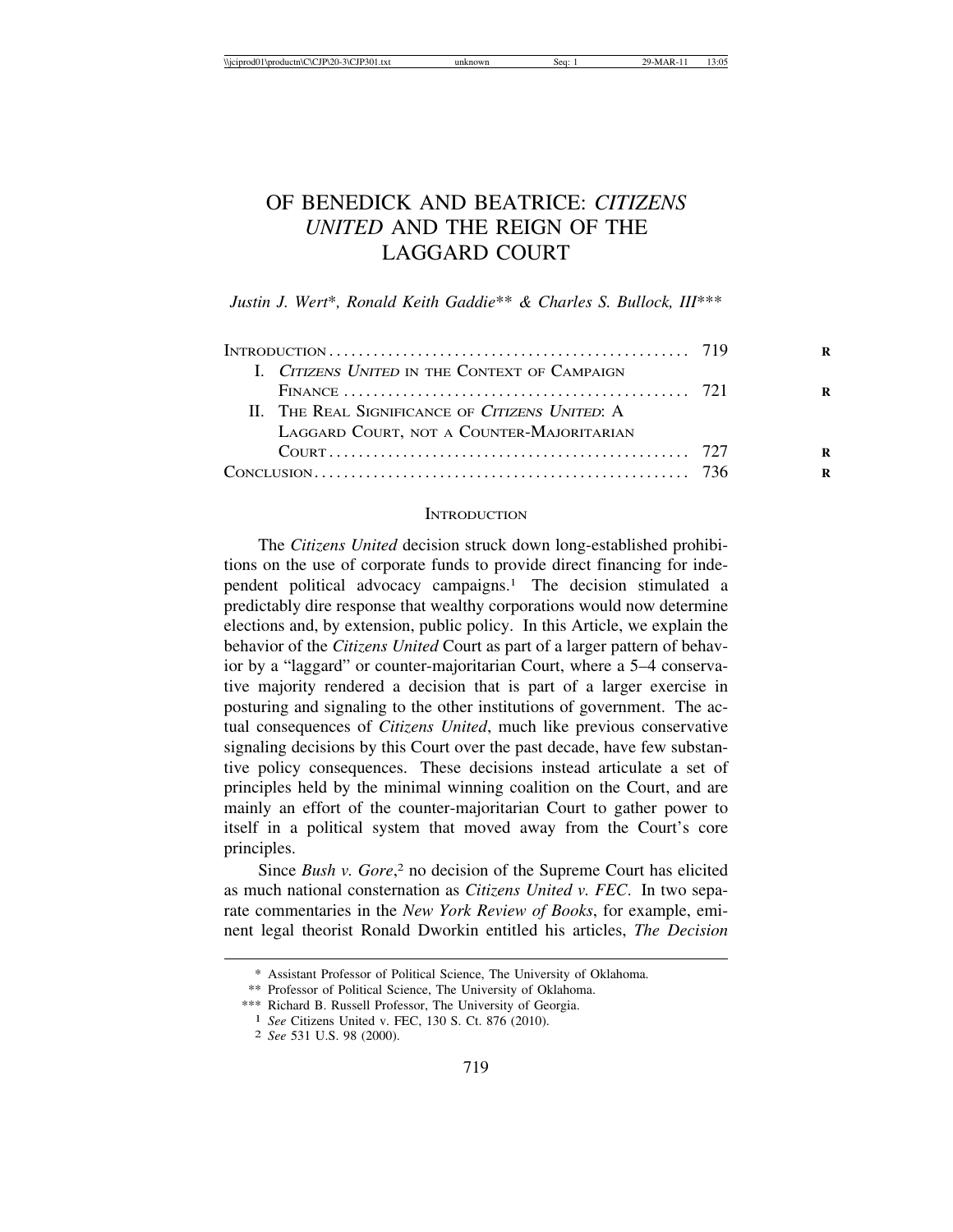*that Threatens Democracy*, 3 and *The "Devastating" Decision*. 4 Aside from the legal cognoscenti, the most notable reaction to the opinion came from President Barack Obama during his State of the Union address one week after the decision:

> With all due deference to separation of powers, last week the Supreme Court reversed a century of law that, I believe, will open the floodgates for special interests, including foreign corporations, to spend without limit in our elections. I don't think American elections should be bankrolled by America's most powerful interests or, worse, by foreign entities. They should be decided by the American people. And I urge Democrats and Republicans to pass a bill that helps correct some of these problems.5

Seated with his Court brethren amidst those sympathetic to the President's criticisms of *Citizens United* who stood to applaud, Justice Samuel Alito appeared to mouth the retort, "Not true!"6 The decision's critical reception, then, along with the very public exchange between the President and the Associate Justice seemed to portend a political battle with the Judiciary on one side and the Executive Branch and a majority of the Congress on the other. The potential Judicial–Executive face off reminded some of the New Deal clash in the years leading up to 1937.<sup>7</sup>

We seek to make sense of *Citizens United* from an empirical political science perspective that discounts both the positive and negative rhetoric that has surrounded the decision. We do this by integrating both an empirical and historical/contextual perspective. In the most immediate sense, *Citizens United* does not portend the anti-democratic effects that critics predict nor does it stand as a bastion of free speech doctrine like its proponents suggest. Instead, *Citizens United* is the product of a Republican-entrenched Court that, at this moment, is lagging behind the policy preferences of the elected political branches of American govern-

<sup>3</sup> Ronald Dworkin, *The Decision That Threatens Democracy*, N.Y. REV. OF BOOKS, May 13, 2010, at 39, *available at* http://www.nybooks.com/articles/archives/2010/may/13/decision-threatens-democracy.

<sup>4</sup> Ronald Dworkin, *The "Devastating" Decision*, N.Y. REV. OF BOOKS, Jan. 28, 2010, at 63, *available at* http://www.nybooks.com/articles/archives/2010/feb/25/the-devastating-decision/.

<sup>5</sup> *See* Robert Barnes, *Reaction Split on Obama's Remark, Alito's Response at State of the Union*, WASH. POST, Jan. 29, 2010, at A1, *available at* http://www.washingtonpost.com/ wp-dyn/content/article/2010/01/28/AR2010012802893.html.

<sup>6</sup> *Id.*

<sup>7</sup> For the classic account of the battle, see WILLIAM EDWARD LEUCHTENBURG, FRANK-LIN D. ROOSEVELT AND THE NEW DEAL: 1932–1940, 231–39 (1st ed. 1963).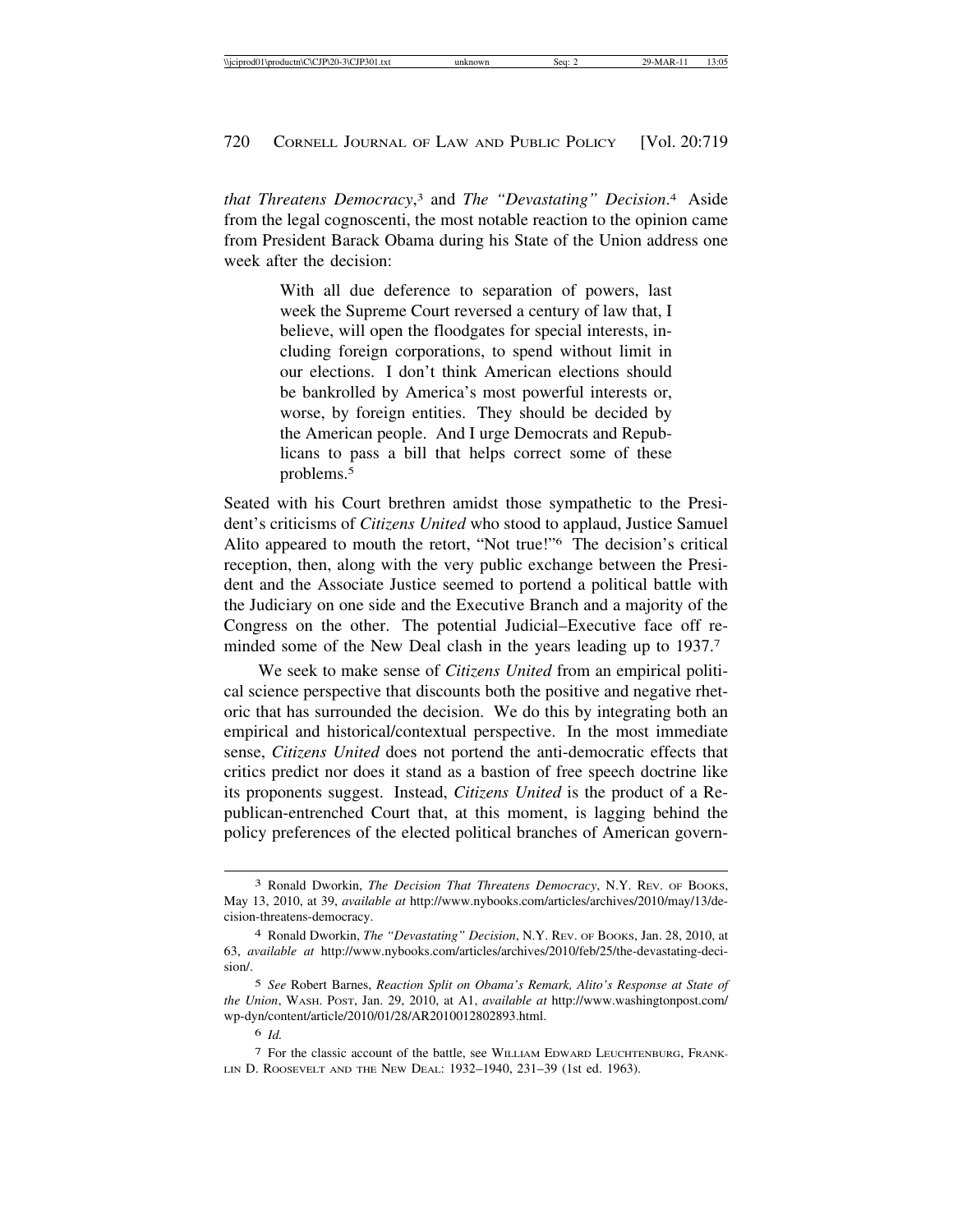ment.8 The decision is thus more important for what it says about the Roberts Court more generally than what it says about campaign finance reform and democracy at present.

Part I presents an empirical argument that the immediate substantive effects of *Citizens United* will be modest, and does not represent a substantial departure from the status quo of American campaign finance; whatever threat exists to democracy under the previous campaign finance regime is not meaningfully enhanced. Part II seeks to explain more broadly the significant and far-reaching effects of *Citizens United*, which have less to do with campaign finance reform than with the Court's continued efforts to stake out a preeminent position in national politics, despite the incongruence of the existing Court majority with the broader popular and electoral coalition that predominates in other national institutions. We demonstrate that this pattern of behavior is evident in two areas since the ascendency of the conservative majority on the Court campaign finance and redistricting.

## I. CITIZENS UNITED IN THE CONTEXT OF CAMPAIGN FINANCE

Interpreting the substantive impact of the *Citizens United* case requires consideration of the broader context of campaign finance in elections. There are fundamental truths about money in politics: the candidate who spends the most money usually wins;<sup>9</sup> money often flows to candidates who are expected to win, or who exhibit prior success in elections, either in winning down-ticket offices or by holding congressional office;<sup>10</sup> and contributions from economic interests—corporate, trade association, and labor union political action committees (PACs) are usually structured by policy priorities and the ability of incumbents to deliver policy for a reasonable "purchase price."11

11 Kevin B. Grier, Michael C. Munger & Brian E. Roberts, *The Determinants of Industry Political Activity, 1978–1986*, 88 AM. POL. SCI. REV. 911, 911–26 (1994) [hereinafter Grier et

<sup>8</sup> For a discussion of the use of federal court appointments to entrench the goals of political parties, see generally Howard Gillman, *How Political Parties Can Use the Courts to Advance Their Agendas: Federal Courts in the United States, 1875–1891*, 96 AM. POL. SCI. REV. 511, 511–24 (2002) [hereinafter Gillman, *How Political Parties*].

<sup>9</sup> *See* Stanton A. Glantz, Alan I. Abramowitz & Mark P. Burkhart, *Election Outcomes: Whose Money Matters?*, 38 J. POL. 1033, 1033–48; Gary C. Jacobson, *The Effects of Campaign Spending in Congressional Elections*, 72 AM. POL. SCI. REV. 469, 469–83 (1978); Gary C. Jacobson, *Practical Consequences of Campaign Finance Reform: An Incumbency Protection Act?*, 24 PUB. POL'Y 1, 1–24; Samuel C. Patterson & Gary W. Copeland, *Reform of Congressional Campaign Spending*, 5 POL'Y STUD. J. 424, 424–31; *see generally* GARY C. JACOBSON, THE POLITICS OF CONGRESSIONAL ELECTIONS (1st ed. 1983) [hereinafter JACOBSON, CONGRESSIONAL ELECTIONS]. <sup>10</sup> David Canon, ACTORS, ATHLETES, AND ASTRONAUTS: POLITICAL AMATEURS IN THE

UNITED STATES CONGRESS 75 (1990); RONALD KEITH GADDIE & CHARLES S. BULLOCK, III, ELECTIONS TO OPEN SEATS IN THE U.S. HOUSE: WHERE THE ACTION IS 13 (2000); JACOBSON, CONGRESSIONAL ELECTIONS, *supra* note 9, at 38–39. **R**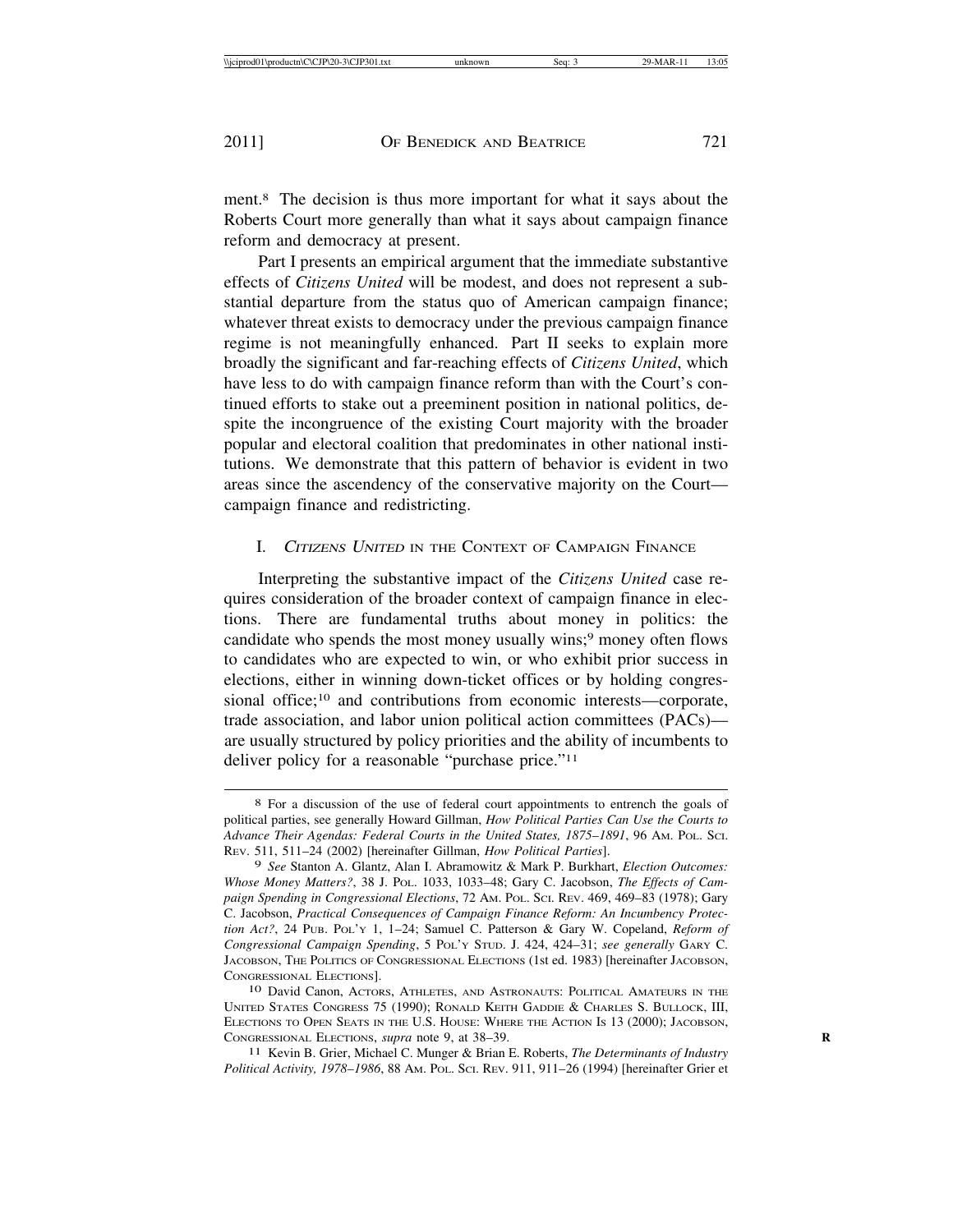There are also misconceptions about money in politics that merit attention. First, PACs do not dominate campaign financing. Incumbents, challengers, and open seat candidates generally receive most of their money from individual donors. Second, the ability to spend more and more money does not necessarily lead to unlimited return on investment—there are diminishing returns to each additional dollar spent by candidates.12

In the context of *Citizens United*, corporations are still banned under the Tillman Act directly contributing to candidates.13 The decision opened the door for corporations and labor unions to do something unprecedented in American politics for a century—to use dollars from corporate or union coffers for campaign advocacy.

Critics of the *Citizens United* decision fear that the ability of corporations to use their profits to influence elections directly will result in the outright purchase of election results by corporate interests. There are several reasons that these fears are overblown, or at the very least misstated. Why?

First, corporate influence in the campaign process is already substantial. Labor unions and corporations give hundreds of millions of dollars to candidates, mainly incumbents, and those dollars are targeted based on the economic needs of the sponsors.14 These are not direct corporate dollars, but come from prominent employees, friends of corporations, and shareholders—in other words, individuals who benefit from the profitability of the corporation and are effectively plowing their economic gains back into the political system in order to continue those gains in the future through a favorable regulatory environment.

Second, the corporate and union moneys that are opened up for use by the *Citizens United* decision do not exist in a vacuum, sitting in a

al., *Determinants*]; Kevin B. Grier & Michael C. Munger, *The Impact of Legislator Attributes on Interest-Group Campaign Contributions*, 7 J. LAB. RES. 349, 349–61 (1986); Kevin B. Grier, Michael C. Munger & Brian E. Roberts, *The Industrial-Organization of Corporate Po*litical-Participation, 57 S. Econ. J. 727, 727–38 (1991) [hereinafter Grier et al., *Industrial-Organization*]; Amy J. Hillman, Gerald D. Keim & Douglas Schuler, *Corporate Political Activity: A Review and Research Agenda*, 30 J. MGMT. 837, 837–57 (2004); Robert A. Smith, *Interest Group Influence in the U.S. Congress*, 20 LEGIS. STUD. Q. 89–139 (1995); David Soherr-Hadwiger, *Military Construction Policy: A Test of Competing Explanations of Universalism in Congress*, 23 LEGIS. STUD. Q. 57, 57–78 (1998); Thomas Stratmann, *How Reelection Constituencies Matter: Evidence from Political Action Committees' Contributions and Con-*

<sup>&</sup>lt;sup>12</sup> See Kevin B. Grier, *Campaign Spending and Senate Elections, 1978–84*, 63 Pub. CHOICE 201, 201–19 (1989). <sup>13</sup> *See* Pub. L. No. 59-36, 34 Stat. 864 (codified as amended at 2 U.S.C. § 441b (2006));

Anthony Corrado, *Money and Politics: A History of Federal Campaign Finance Law*, *in* THE NEW CAMPAIGN FINANCE SOURCEBOOK 27, 27–60 (Anthony Corrado et al. eds., 2005). <sup>14</sup> *See* Grier et al., *Determinants*, *supra* note 11; Grier et al., *Industrial-Organization,* **<sup>R</sup>**

*supra* note 11. **R**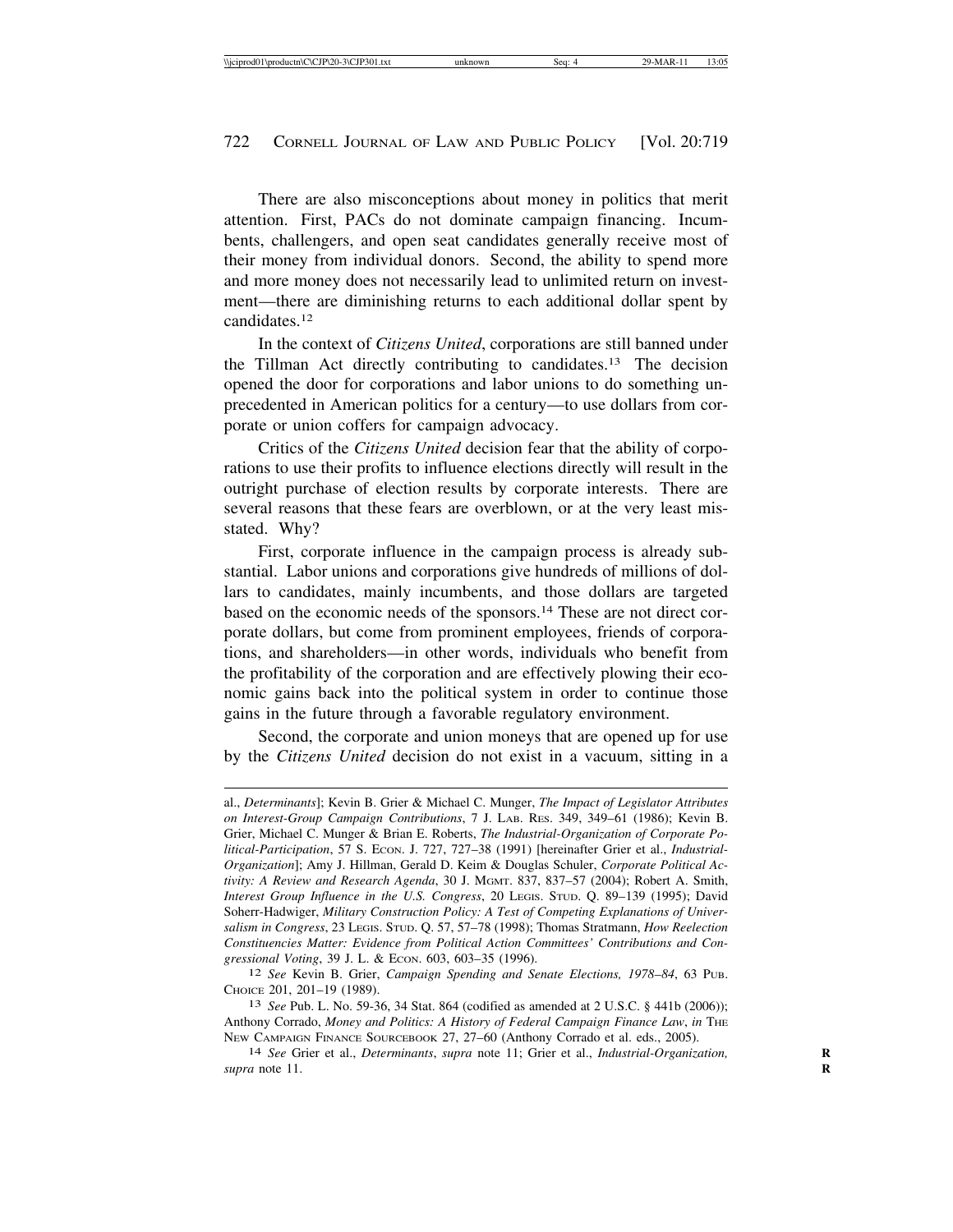massive Scrooge McDuck money vault. These moneys, whether from profits or member dues, also have other obligations. They are to be invested on behalf of shareholders or members, or used to pay dividends, or put to purposes that benefit those who are economically dependent on the corporation or union. Political activities must be balanced against a variety of other needs and priorities for institutional money.

Third, the moneys now eligible to enter the campaign finance system do not go directly to candidates; these moneys go into issue advocacy or candidate advocacy not formally under the control of a candidate. This is a legal reality, though it is something of a convenient fiction, to say that candidate beneficiaries have no say in the use of coordinated campaign or independent expenditures on their behalf (or to their opponent's detriment). Candidates do have a notion of how these dollars are used, where they come from, and the expectations of the contributors.

Fourth, the impact of independent expenditures in campaigns is real, but independent expenditures are not necessarily deterministic of election outcomes. When the *Buckley* decision loosened the fetters on independent expenditures, there was an initial impact on the campaign environment.15 The targeting of Sen. Dick Clark (D-Iowa) by the National Conservative Political Action Committee is often cited as the first example of an independent advocacy campaign defeating an incumbent lawmaker.16 Republicans would follow this strategy to gain a Senate majority in 1980, but the use of independent expenditures to defeat incumbents soon waned. Subsequent scholarship shows that independent expenditures mattered no more than any other form of spending in U.S. Senate elections.<sup>17</sup>

The rate of independent expenditure rose slowly and systematically through the 1980s and early 1990s. Over 99% of the \$135 million in independent expenditures made by PACs in the 2007–2008 election cycle came from labor union PACs, non-connected PACs, and trade association PACs. Over 43% of all independent expenditures came from labor PACs, with another 33.2% from trade association PACs.<sup>18</sup> Less than one-tenth of one percent of independent expenditures came from corporate PACs, and cooperative PACs made no independent expenditures,

<sup>15</sup> *See* Buckley v. Valeo, 424 U.S. 1, 29 (1976) (per curiam); Richard N. Engstrom & Christopher Kenny, *The Effects of Independent Expenditures in Senate Elections*, 55 POL. RES. Q. 885, 885–905 (2002) [hereinafter Engstrom, *Effects*].

<sup>16</sup> *See* RICHARD F. FENNO, SENATORS ON THE CAMPAIGN TRAIL 150–56 (1996); Engstrom, *Effects*, *supra* note 15.

<sup>17</sup> *See* Engstrom, *Effects*, *supra* note 15. **R**

<sup>18</sup> Computed by authors from data accessed at the FEC Press Office. *See Press Office*, FED. ELECTION COMMISSION, http://www.fec.gov/press/press.shtml (last visited Jan. 12, 2011).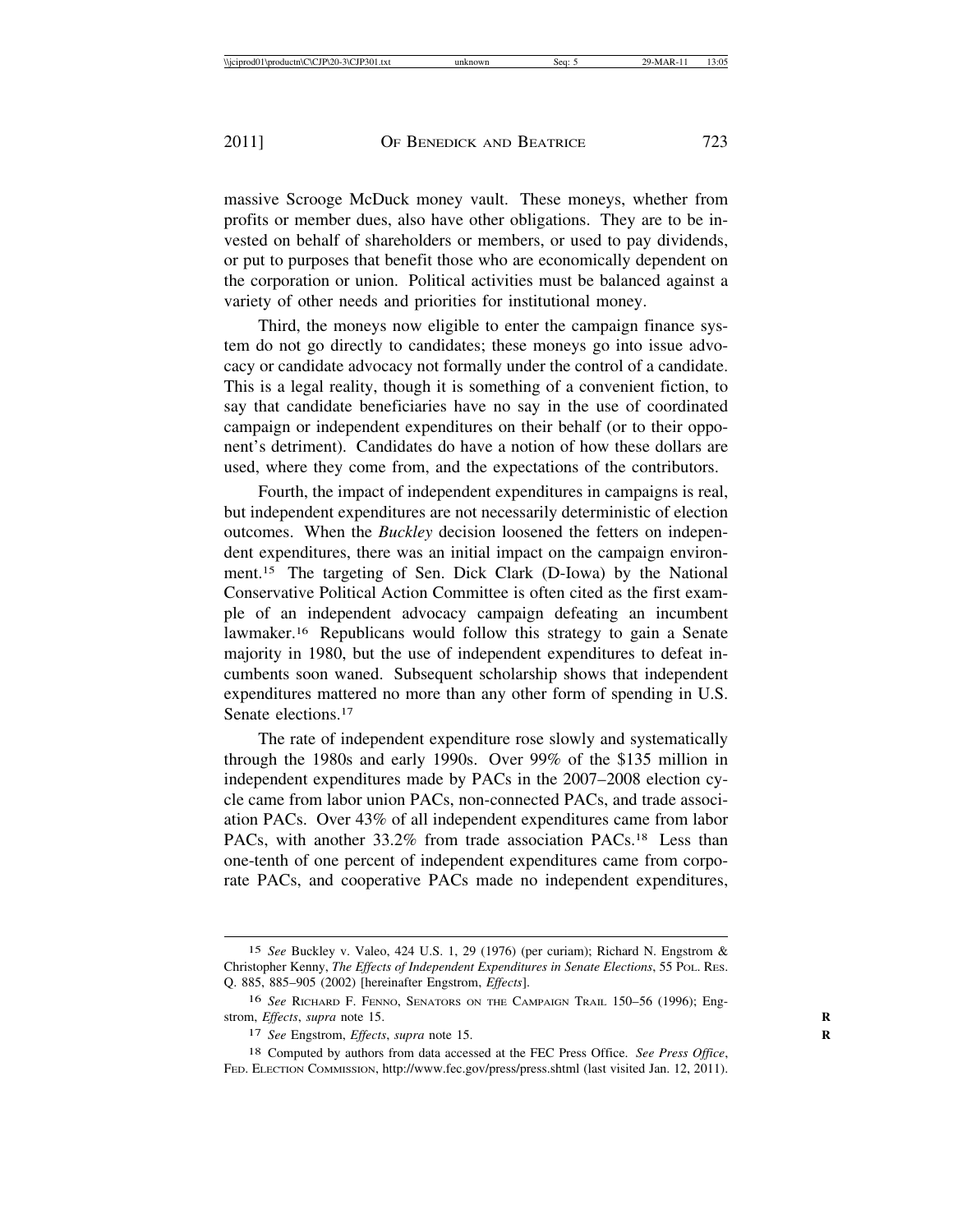being focused mainly on donating to Agriculture Committee members in both chambers of Congress.19

In congressional elections, most money still enters the process through individual, direct donation. For the 2004 and 2008 election cycles, contributions from individuals dwarfed the combined PAC contributions and PAC independent expenditures for U.S. Senate races (see Table 1), and in House races the majority of all money entering campaigns came from individuals, although House candidates take proportionally more direct contributions than Senate candidate from PACs.

TABLE 1: INDEPENDENT EXPENDITURES, PAC CONTRIBUTIONS, AND INDIVIDUAL CONTRIBUTIONS, LAST TWO PRESIDENTIAL CYCLES

| Senate                        | 2003-04 | 2007-08 |
|-------------------------------|---------|---------|
| PAC Independent Expenditures  | $7.5*$  | 14.6    |
| <b>PAC Contributions</b>      | 63.7    | 79.3    |
| Individual Contributions      | 324.0   | 270.0   |
| House                         |         |         |
| PAC Independent Expenditures  | 6.4     | 21.8    |
| <b>PAC Contributions</b>      | 225.4   | 300.7   |
| Individual Contributions      | 396.7   | 528.8   |
| *Millions of nominal dollars. |         |         |

Source: Computed from data collected from multiple reports for various election years available at the Federal Election Commission press website.20

The concerns that massive corporate expenditures will overwhelm political campaign advocacy defy the structure and use of money in the campaign process. As indicated in Figure 1 (below), of the four major categories of PACs engaged in federal campaigns, corporate and trade association PACs consistently distribute the majority of their funding directly to candidates. These PACs also have the greatest disposition to structure their donations using a bipartisan, incumbent-oriented policy purchase model of the sort described by Arthur Denzau and Michael Munger.21 Non-connected (ideological) PACs are least prone to give funds to candidates. Labor PACs have moved away from a heavy emphasis on direct giving—candidate contributions as a share of PAC expenditures fell from a peak of 47% in 1995–1996 to less than one-quarter of expenditures by 2007–2008 (see Figure 1).

<sup>19</sup> Regarding agriculture cooperative PAC strategy, see James L. Regens & Ronald Keith Gaddie, *The Economic Realities of Political Reform: Elections and the U.S. Senate*, 22 PRO-GRESS HUM. GEOGRAPHY 307 (1998). <sup>20</sup> *Press Office*, FED. ELECTION COMMISSION, http://www.fec.gov/press/press.shtml (last

visited Aug. 17, 2010). <sup>21</sup> Arthur T. Denzau & Michael C. Munger, *Legislators and Interest Groups: How Unor-*

*ganized Interests Get Represented*, 80 AM. POL. SCI. REV. 86, 86–106 (1986).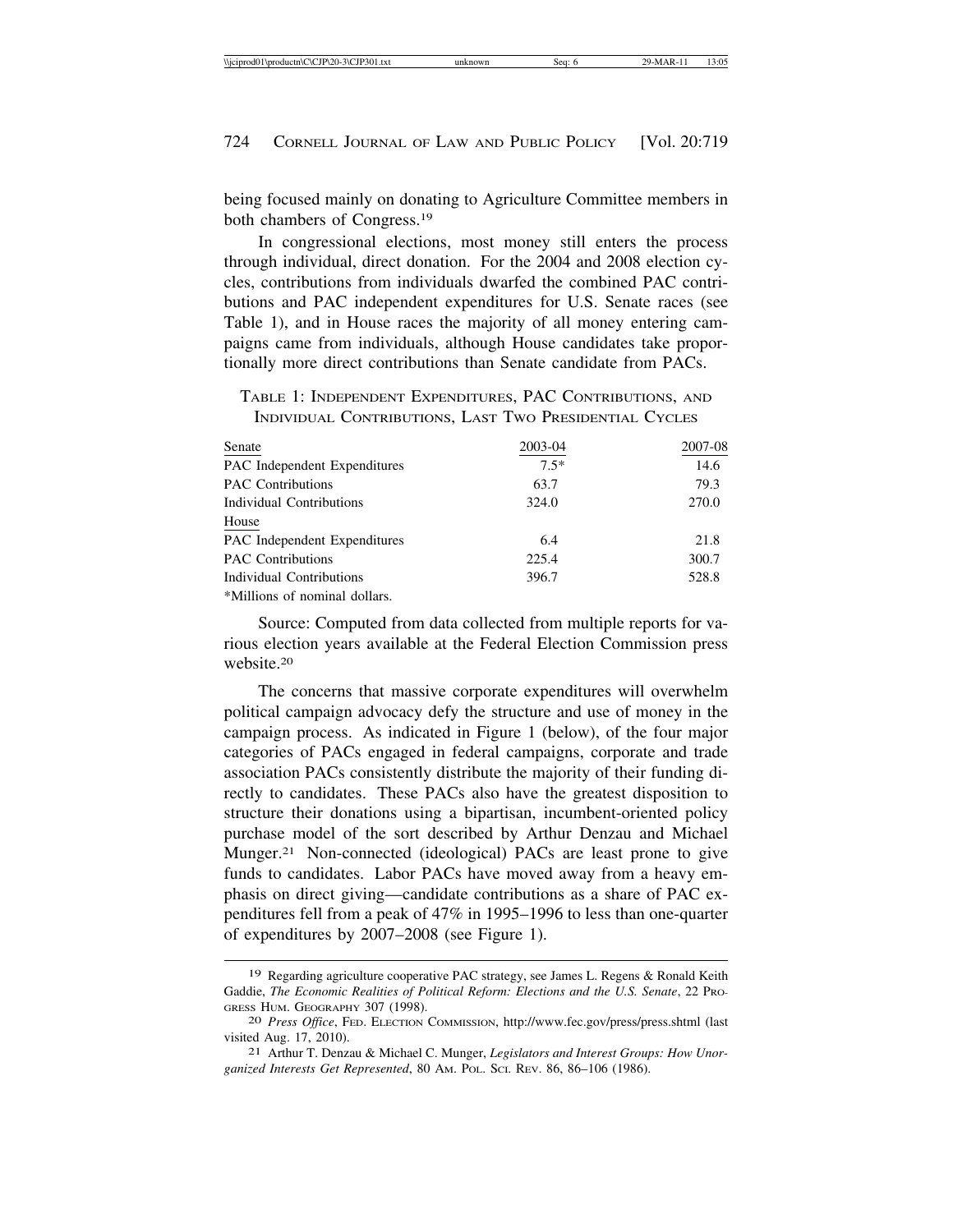

FIGURE 1: TRENDS IN DIRECT GIVING AND INDEPENDENT EXPENDITURES BY MAJOR CATEGORIES OF PACS.

Source: Computed by authors from data at the Federal Election Commission website.22

<sup>22</sup> *Press Office*, FED. ELECTION COMMISSION, http://www.fec.gov/press/press.shtml (last visited Aug. 17, 2010).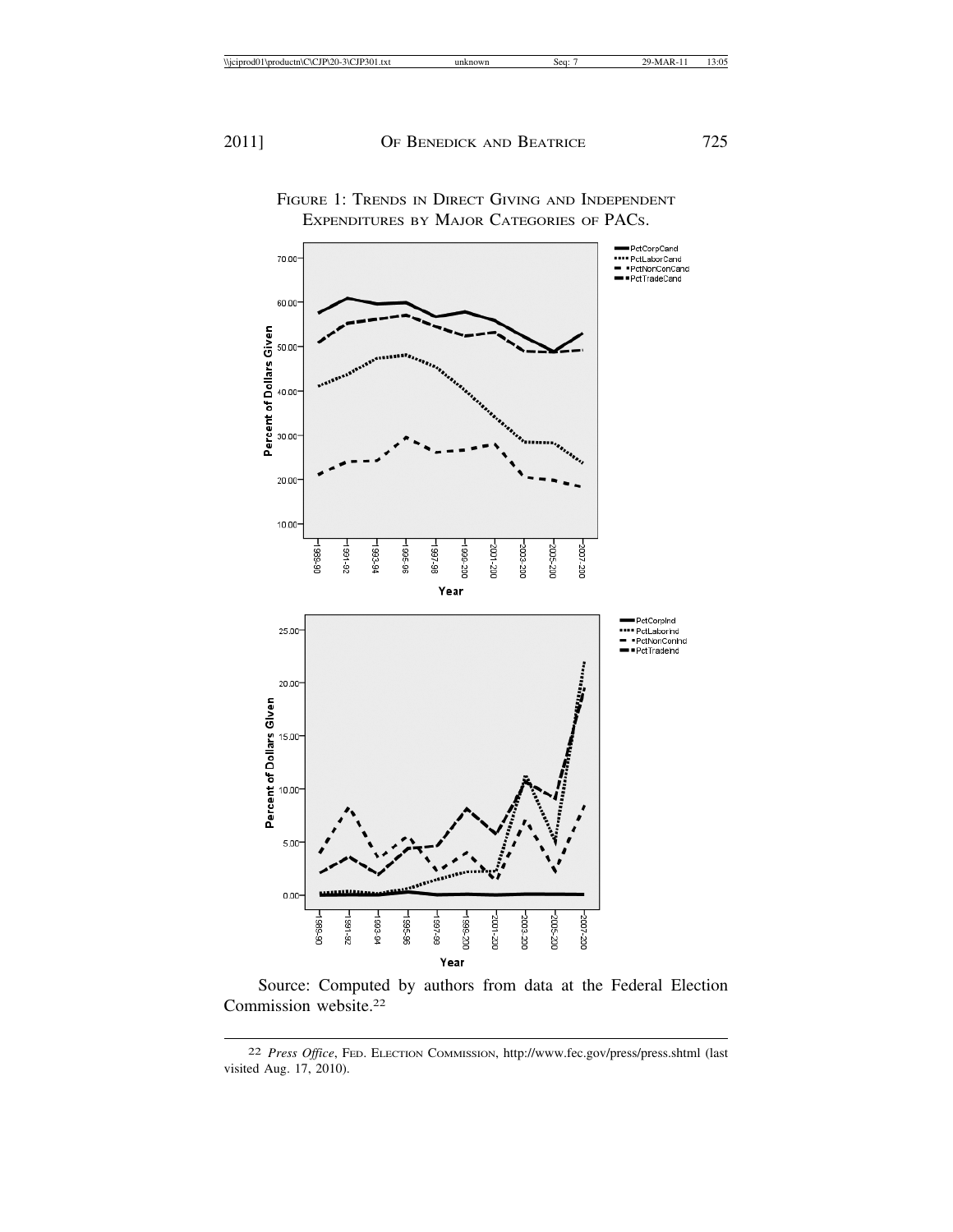With regard to independent expenditures by PACs, two categories remain largely unchanged. Non-connected PACs continue to display an oscillating pattern of independent spending, ranging from about 2% to 9% of all funds expended. Corporate PACs have spent almost nothing on independent expenditures over the last two decades. However, the remaining two categories of PACs moved dramatically toward independent expenditure models. Trade association PACs spent an average of 2% of their moneys on independent expenditures from 1989 to 1994, but devoted almost 20% of their budgets to independent expenditures in 2007–2008. And, labor PACs, which limited their independent expenditures to less than 2.5% through 2001–2002, increased this type of allocation to almost 11% in 2003–2004, 9% in 2005–2006, and 19.6% in 2007–2008.

Independent expenditures have always been available to corporate PACs, and other categories of PACs have shown an inclination to use this option. Even though every election cycle finds ample corporate dollars still sitting on the sidelines in PACs, available for independent expenditures (over five million dollars at the end of 2008), those moneys are not making their way directly into advocacy campaigns. Why? One speculative explanation is informed by the historic behaviors of corporations in campaigns, and by the nature of the different organizations PACs are affiliated with. Corporate actors have traditionally used trade associations and charitable associations as vehicles to shape political debate and engage in advocacy. Non-connected PACs are often aligned with grassroots and issue movements. In both instances, independent expenditures are mechanisms to do what these sorts of groups often do promote a particular perspective of interest to a group defined by one major issue or one major policy. Labor PACs, having active members who can provide boots on the ground for campaigns, and organized by a set of values governed by a common world view or interest, can marry money with issue advocacy and vote mobilization activities that are the traditional strengths of independent expenditure activities.

Corporations operate under a different constraint. They exist in a marketplace where consumers and clients, in addition to government policymakers, can determine their success or failure. The political activity of non-connected PACs, union PACs, and trade association PACs do not cost them clients, but are in fact the means by which they create and maintain clients.23 Historically, corporate PACs' foremost concern has been the tax code, which affects their profits. Corporate actors also seek predictability in the regulatory environment, which affects competitive

<sup>23</sup> MANCUR OLSON, THE LOGIC OF COLLECTIVE ACTION: PUBLIC GOODS AND THE THE-ORY OF GROUPS 67–76 (1965).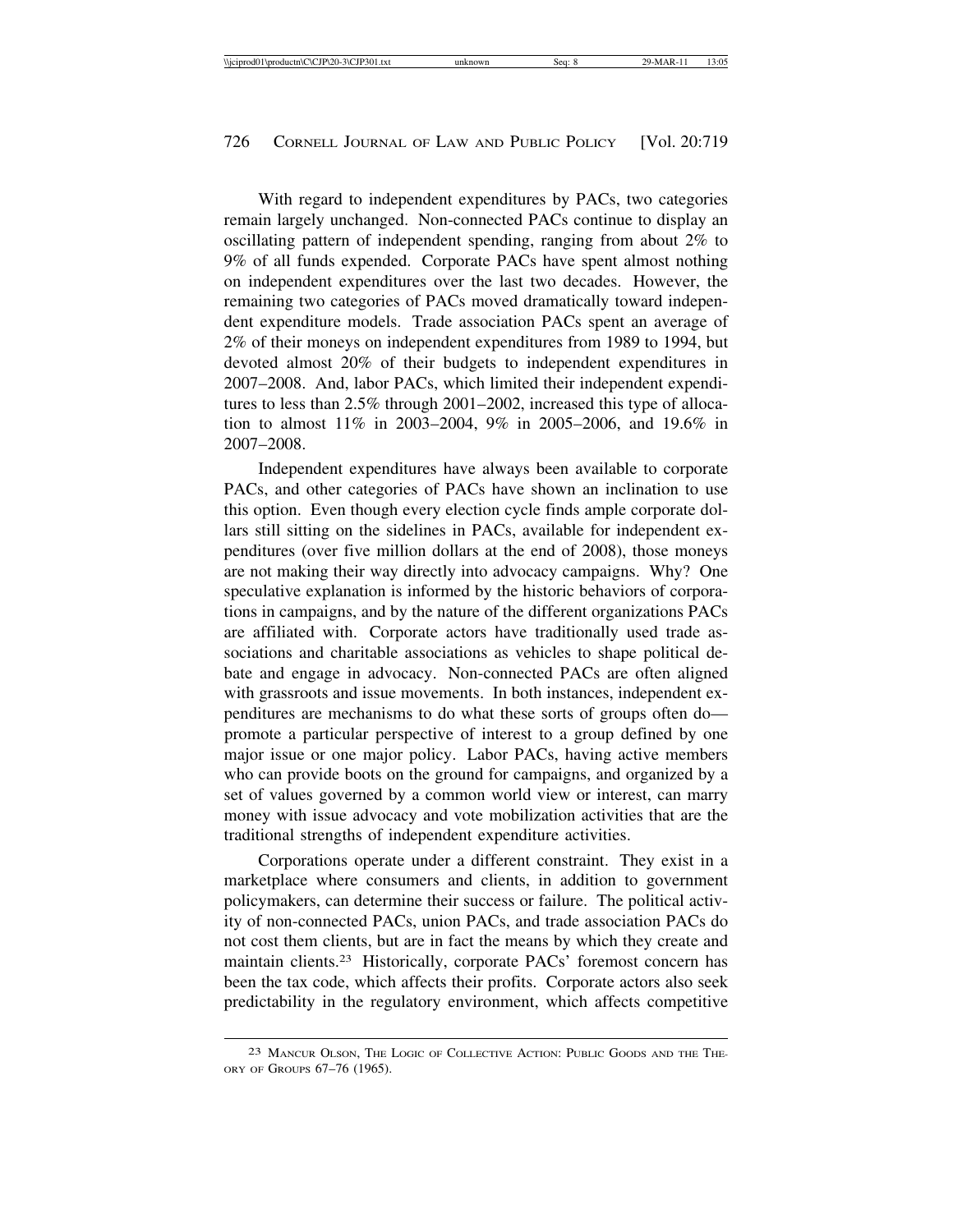entry by other firms, the ability to capture rents, $24$  and long-term business planning.25 Political action beyond these highly technical policy concerns can actually serve to imperil the primary objective of any firm, which is keeping clients and customers. The tax code and the structure of the competitive marketplace through regulation help firms keep clients and make profits. Taking controversial and highly visible political stands can potentially cost clients and therefore lead to financial costs.26 Corporate stocks and corporate products have been punished by consumers for overt political activity (boycotts of Coors products and Target stores);<sup>27</sup> activities that harmed the public space (oil spills by Exxon and British Petroleum);<sup>28</sup> and for their investments with politically unpopular regimes such as South Africa.29 A rise in overt, direct political action by most corporations carries with it risks far exceeding the political gains that might be achieved by acting through other agents.

## II. THE REAL SIGNIFICANCE OF CITIZENS UNITED: A LAGGARD COURT, NOT A COUNTER-MAJORITARIAN COURT

The widespread criticism of *Citizens United* has focused on three aspects of the case: the role of stare decisis, the majority's acceptance of a facial as opposed to an as-applied challenge, and the more general role of judicial minimalism that the dissenters assert should have been the governing standard. These criticisms are often levied from a purely legal or doctrinal perspective and result in charges that the Court is inconsistent in its doctrinal development as well as unfaithful to precedent.30 While campaign finance reform doctrine still remains muddled terrain

<sup>24</sup> A "rent" is a profit above the marginal rate that is gained due to a regulatory advantage rather than a competitive advantage. A THEORY OF THE RENT-SEEKING SOCIETY 39–50 (James M. Buchanan et al. eds., 1980).

<sup>25</sup> *See* George Stigler, *The Theory of Economic Regulation*, BELL J. ECON. & MGMT. SCI. 3, 3–18 (1971).

<sup>26</sup> Michele Micheletti et al., *Politics, Products, and Markets: Exploring Political Consumerism Past and Present*, 84 ECON. GEOGRAPHY 123, 123–25 (2008); Dietlind Stolle, Marc Hooghe & Michele Micheletti, *Politics in the Supermarket: Political Consumerism as a Form of Political Participation*, 26 INT'l Pol. Sci. Rev. 245, 245–69 (2005). <sup>27</sup> *See Union at Coors May Be Broken But It Hasn't Halted Its Boycott*, N.Y. TIMES,

May 28, 1979, at A7; J.L. Yang & D. Eggen, *Exercising New Ability to Spend on Campaigns, Target Finds Itself a Bull's-eye*, WASH. POST*,* Aug. 19, 2010, at A7. <sup>28</sup> *See, e.g.*, *BP in More Trouble for Alaska Oil Spills*, UPI.COM (Nov. 20, 2010 1:51

PM), http://www.upi.com/Top\_News/US/2010/11/20/BP-in-more-trouble-for-Alaska-oilspills/UPI-94501290279102/; *Stocks Hurt Most by the Gulf Deepwater Oil Spill*, WILD INVES-TOR (May 1, 2010), http://thewildinvestor.com/stocks-hurt-most-by-the-gulf-deepwater-oilspill/.

<sup>29</sup> Judith F. Posnikoff, *Disinvestment from South Africa: They Did Well by Doing Good*,

<sup>15</sup> CONTEMP. ECON. POL'Y 76, 76–86 (1997). <sup>30</sup> *See, e.g.*, Richard L. Hasen, *Beyond Incoherence: The Roberts Court's Deregulatory Turn in* FEC v. Wisconsin Right to Life, 92 MINN. L. REV*.* 1064, 1064–69 (2007) [hereinafter Hasen, *Beyond Incoherence*].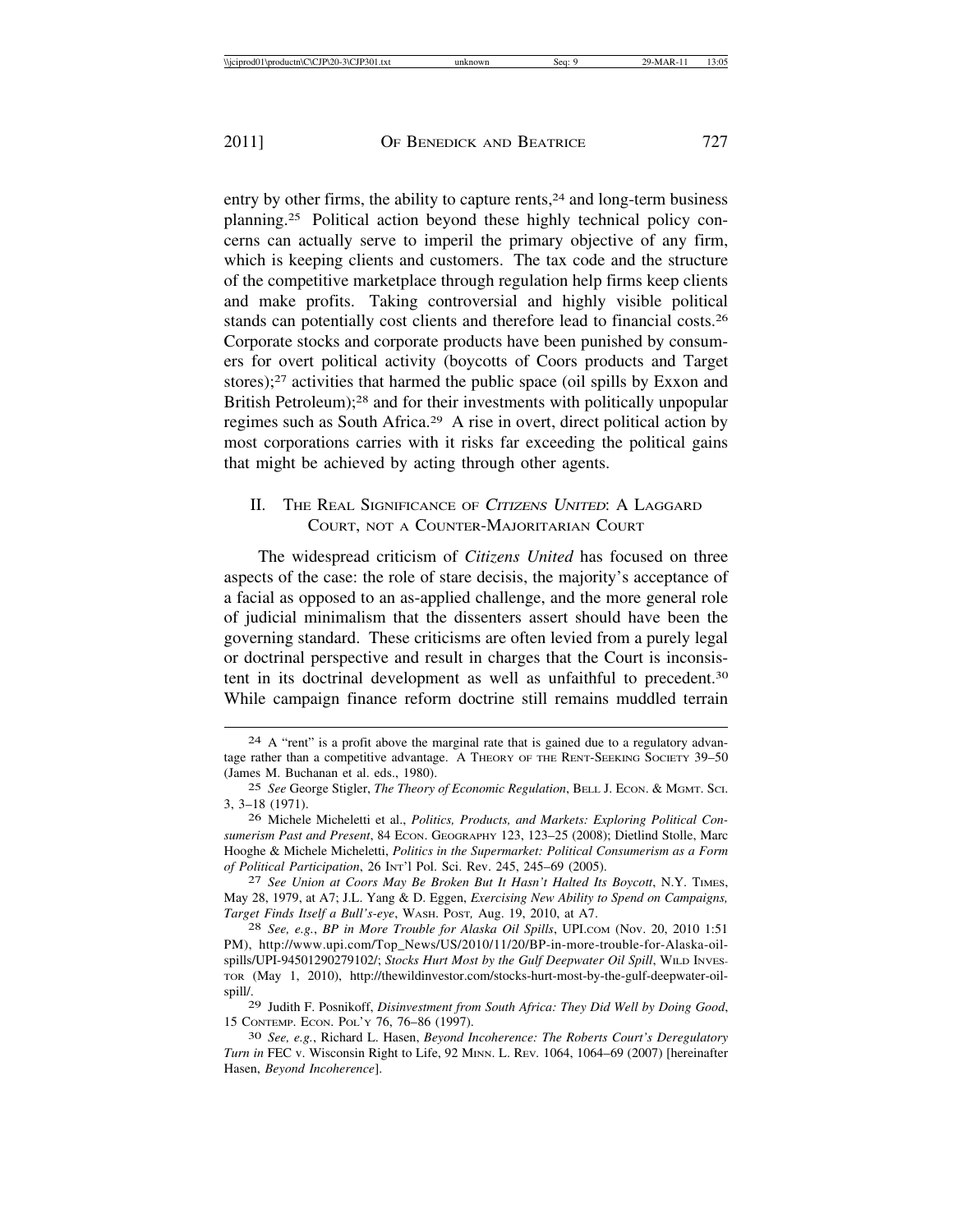after *Citizens United* there is another plausible explanation for the Court's actions that can make sense not only of our counter-intuitive findings, but can also explain the otherwise puzzling doctrinal state of campaign finance jurisprudence.

Especially since the 1950s, legal scholars have been, in the words of Barry Friedman, "obsessed" with the purported "counter-majoritarian" function of the Supreme Court, a characterization that certainly seems appropriate for *Citizens United*. 31 From this perspective, judicial review is a potentially deviant function because it "thwarts the will of representatives of the actual people of the here and now" and "exercises control, not on behalf of the prevailing majority, but against it."32 The assumption, of course, is that courts act independently of other institutions, so if and when they use judicial review to overturn actions of Congress, the President, or even state governments, they are automatically, and by definition, "thwarting" majoritarian will. The heavy-lifting of twentieth century constitutional theory was devoted to devising alternative theories of the proper use of judicial review by courts that would help legitimize this function. Sometimes the counter-majoritarian powers of the Court could be used legitimately to open the channels of the political process to "discrete and insular minorities,"33 or to vindicate substantive individual rights,34 or to enforce original conceptions of the Constitution's enumerated rights, structures, and duties.35 Whatever the model for judicial review, though, all assumed that when the Supreme Court exercises this power it is inimical to the wishes of the majority.

But an increasing number of political scientists, legal historians, and legal academics have questioned the utility and historical accuracy of the purported counter-majoritarian difficulty, and they have begun to construct theories of judicial decision-making that view this process through a larger political lens. Inspired by Robert Dahl's analysis of judicial decision-making at the height of the behavioral revolution in the 1950s that questioned the assumptions of the Supreme Court as a "Galahad" that vindicates minority rights in the face of majority deprivations, the regime politics approach has, in the words of Howard Gillman, sought to "incorporate legal studies into a more general set of hypotheses about how

<sup>31</sup> *See* Barry Friedman, *The History of the Countermajoritarian Difficulty, Part One: The Road to Judicial Supremacy*, 73 N.Y.U. L. REV. 333 (1998).

<sup>32</sup> *See* ALEXANDER M. BICKEL, THE LEAST DANGEROUS BRANCH: THE SUPREME COURT AT THE BAR OF POLITICS 16 (1962).

<sup>33</sup> *See* United States v. Carolene Products, 304 U.S. 144 (1938). For the definitive account, see generally JOHN HART ELY, DEMOCRACY AND DISTRUST: A THEORY OF JUDICIAL REVIEW (1980).

<sup>34</sup> *See* RONALD DWORKIN, A MATTER OF PRINCIPLE 11–12 (1985).

<sup>35</sup> *See* ROBERT H. BORK, THE TEMPTING OF AMERICA: THE POLITICAL SEDUCTION OF THE LAW 153–60 (1990).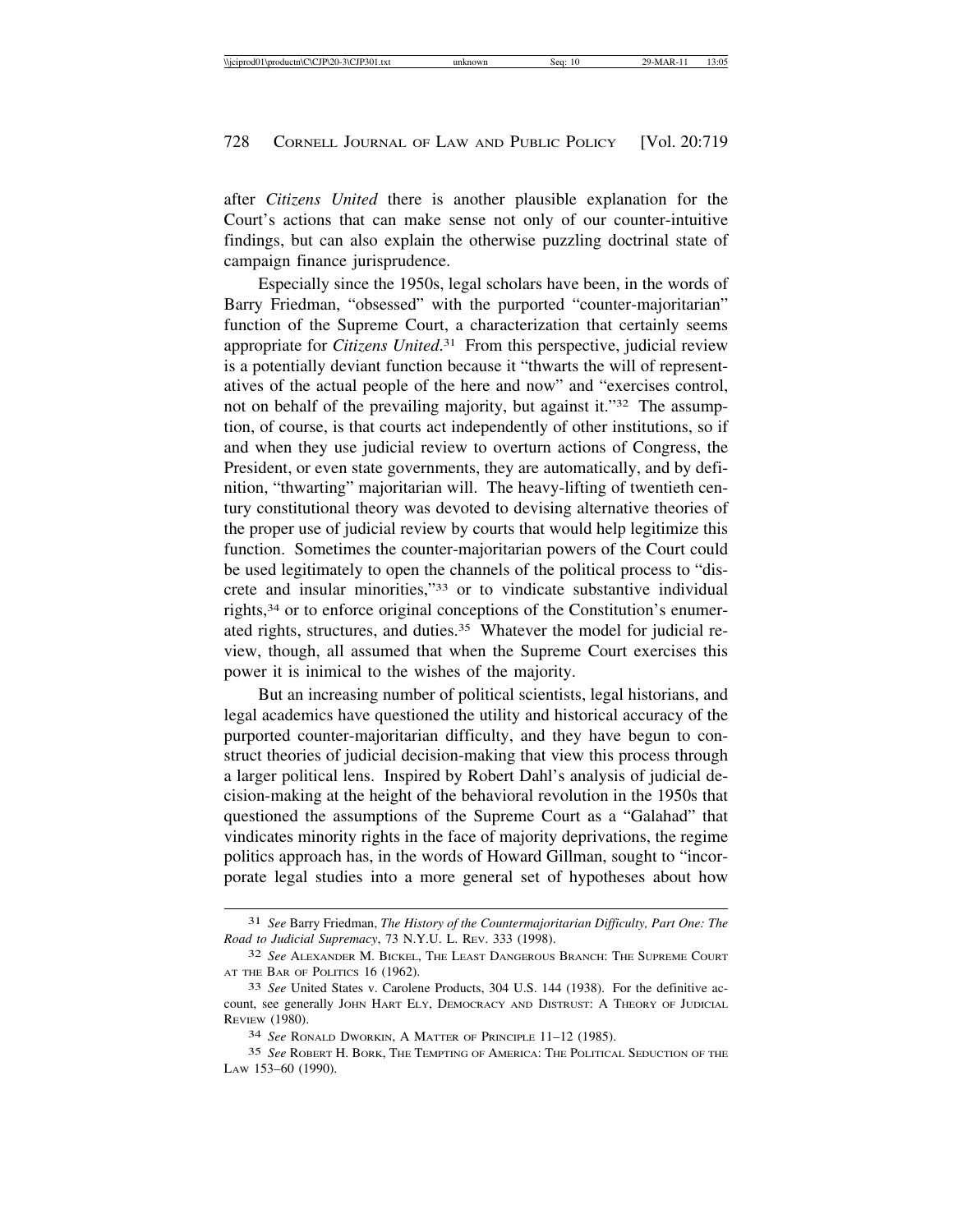political regimes organize, exercise, and protect their power."36 According to Dahl, the Court has rarely used judicial review to strike down national legislation. Instead, use of judicial review has generally been consistent with and supportive of the contemporary dominant national coalition.37 Contrary to more legally normative conceptions of the judicial role, the Court is not simply "a legal institution," but "also a political institution . . . for arriving at decisions on controversial questions of national policy."38 The relationship of the Court to other political institutions is structured by "relatively cohesive alliances that endure for long periods of time."39 The result of these alliances is that except for key transitional periods, Court majorities have been appointed by, and hence supportive of, those alliances. When the Court advances purportedly legal, as opposed to overtly political reasoning, this is simply window dressing designed to ensure the legitimacy of the judicial function as it conforms its decisions to the dominant political coalition.

Variations and advances on Dahl's theme of the Court's relationship to the national policy-making process have made important contributions to our understanding of Supreme Court decision-making that move past the strictures of the legally-centered assumptions of the countermajoritarian difficulty. Mark Graber and others have shown, for example, how legislatures often find that deferring difficult issues to sympathetic or regime-affiliated courts can be effective in securing policy goals that would otherwise remain dead on arrival.40 Judicial review is thus

*Policy-Maker*, 6 J. PUB. L*.* 282 (1957), *reprinted in* 50 EMORY L. J. 563, 563–82 (2001) [hereinafter Dahl, *Decision-Making*]; *see also* Jonathan D. Casper, *The Supreme Court and National Policy Making*, 70 AM. POL. SCI. REV. 50, 50–63 (1976). <sup>38</sup> *See* Dahl, *Decision-Making*, *supra* note 37, at 563. **<sup>R</sup>**

<sup>36</sup> *See* Howard Gillman, *Courts and the Politics of Partisan Coalitions*, *in* THE OXFORD HANDBOOK OF LAW AND POLITICS 645, 645–62 (R. Daniel Kelemen et al. eds., 2008); *see also* Cornell Clayton & David A. May, *A Political Regimes Approach to the Analysis of Legal Decisions*, 32 POLITY 233, 233–52 (1999) [hereinafter Clayton & May, *Political Regimes*]; Cornell W Clayton & J. Mitchell Pickerill, *Guess What Happened on the Way to Revolution? Precursors to the Supreme Court's Federalism Revolution*, 34 PUBLIUS 85, 85–114 (2004) [hereinafter Clayton & Pickerill, *Guess What*]; J. Mitchell Pickerill & Cornell W. Clayton, *The Rehnquist Court and the Political Dynamics of Federalism*, 2 PERSP. ON POL. 233, 233–48 (2004) [hereinafter Pickerill & Clayton, *Rehnquist Court*]; Thomas M. Keck, *Party Politics or Judicial Independence? The Regime Politics Literature Hits the Law Schools*, 32 L. & SOC. INQUIRY 511, 511–44 (2007) [hereinafter Keck, *Party Politics*]. <sup>37</sup> Robert A. Dahl, *Decision-Making in a Democracy: The Supreme Court as a National*

<sup>39</sup> *Id.* at 580. <sup>40</sup> *See* Mark A. Graber, *The Nonmajoritarian Difficulty: Legislative Deference to the Judiciary*, 7 STUD. AM. POL. DEV. 35–73 (1993) [hereinafter Graber, *Nonmajoritarian*]; Keith E. Whittington, *Interpose Your Friendly Hand: Political Supports for the Exercise of Judicial Review by the United States Supreme Court*, 99 AM. POL. SCI. REV. 583, 583–96 (2005) [hereinafter Whittington, *Interpose*]. On legislative deferrals more generally, see GEORGE I. LOVELL, LEGISLATIVE DEFERRALS: STATUTORY AMBIGUITY, JUDICIAL POWER, AND AMERICAN DEMOCRACY (2003). Howard Gillman and Keith Whittington have further mapped the contours of this process. *See* Gillman, *How Political Parties, supra* note 8.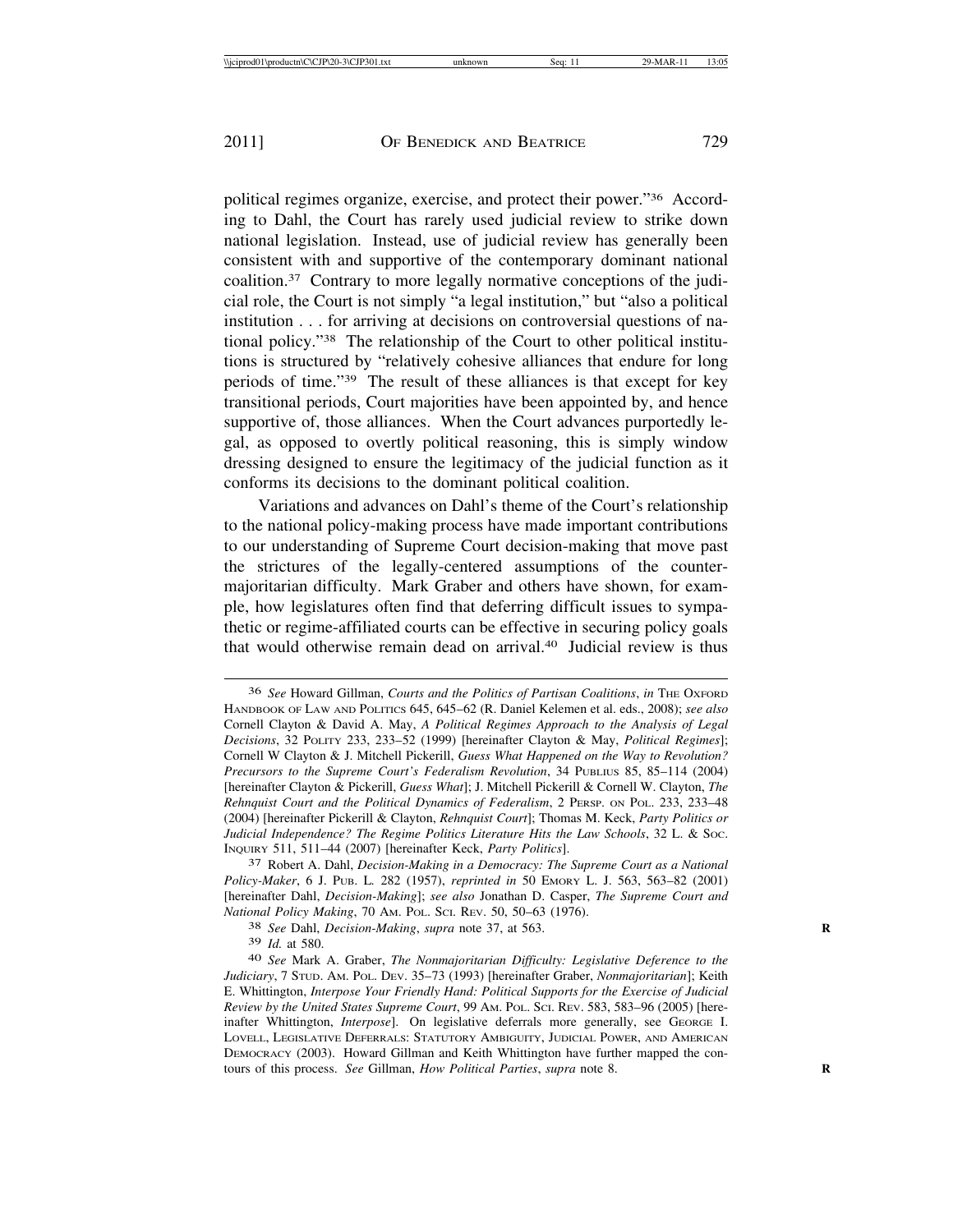best understood as "nonmajoritarian" rather than "counter-majoritarian," and resolution of these legislative issues by the Court often indicates that its powers are being employed in the service of larger majoritarian goals rather than in the service of the rights or interests of minorities. Not only do courts seldom overturn the political preferences of the dominant national coalition, they sometimes act as "a forum for the resolution of disputes that present political problems for party leaders."41 More broadly, others have shown how the Court's decisions in such diverse areas as criminal procedure rights, school desegregation, federalism concerns, voting rights, executive power, and abortion, to name just a few, are best understood as complements, rather than impediments, to the larger political regime's visions of constitutional governance.<sup>42</sup> Consequently, we should expect that justices, appointed by presidents and confirmed by the Senate, will reflect broadly the goals of the regimes which appointed them.43

The most systematic advocates of the regime approach put forward a developed and nuanced theory of the political dynamics of judicial decisions that moves beyond the rather prosaic assumption that the Court simply "follows the election returns." The political regimes approach nevertheless brings the role of "law" back into the study of courts even as it acknowledges a significant relationship between the Court and the larger governing regime. Leading this charge, Cornell Clayton and David May argue that "legal principles" do indeed shape judicial outcomes, but the "law" in this sense is the product of larger social and political forces. As they describe this dynamic, "Judges reach the deci-

<sup>41</sup> *See* Howard Gillman, *Martin Shapiro and the Movement from 'Old' to 'New' Institutionalist Studies in Public Law Scholarship*, 7 ANN. REV. POL. SCI. 377 (2004); *see also* Whittington, *Interpose*, *supra* note 40. **R**

<sup>42</sup> On criminal procedure, see LUCAS A. POWE, THE WARREN COURT AND AMERICAN POLITICS (2000); Michael J. Klarman, *The Racial Origins of Modern Criminal Procedure*, 99 MICH. L. REV. 48 (2000); Michael J. Klarman, *Rethinking the Civil Rights and Civil Liberties Revolutions*, 82 VA. L. REV*.* 1 (1996). On *Brown v. Board of Education*, see KEVIN J. MCMA-HON, RECONSIDERING Roosevelt on Race: How the Presidency Paved the Road to *Brown* (2004). On federalism, see Clayton & Pickerill, *Guess What*, *supra* note 36; Pickerill & Clay- **R** ton, *Rehnquist Court, supra* note 36. On voting rights, see Whittington, *Interpose, supra* note 40. On executive power, see Justin J. Wert, *Nothing New Under the Sun: The Development of* **R** *Habeas Corpus and Executive Power During the Bush Administration*, 29 AM. REV. POL. 273, 273–89 (2008–2009); JUSTIN WERT, HABEAS CORPUS IN AMERICA: THE POLITICS OF INDIVID-UAL RIGHTS 13–20 (2011). On abortion, see generally David G. Barnum, *The Supreme Court and Public Opinion: Judicial Decision Making in the Post- New Deal Period*, 47 J. POL. 652, 652–66 (1985); Mark A. Graber, *Constructing Judicial Review*, 8 ANN. REV. POL. SCI. 425, 425–51 (2005); Graber, *Nonmajoritarian*, *supra* note 40; William Mishler & Reginald S. **R** Sheehan, *The Supreme Court as a Countermajoritarian Institution? The Impact of Public Opinion on Supreme Court Decisions*, 87 AM. POL. SCI. REV. 87, 87–101 (1993). <sup>43</sup> In a variant of this argument, see Jack M. Balkin & Sanford Levinson, *Understanding*

*the Constitutional Revolution*, 87 VA. L. REV. 1045, 1069 (2001) ("[J]udges—and particularly Supreme Court Justices—tend to reflect the vector sum of political forces at the time of their confirmation.") [hereinafter Balkin & Levinson, *Understanding*].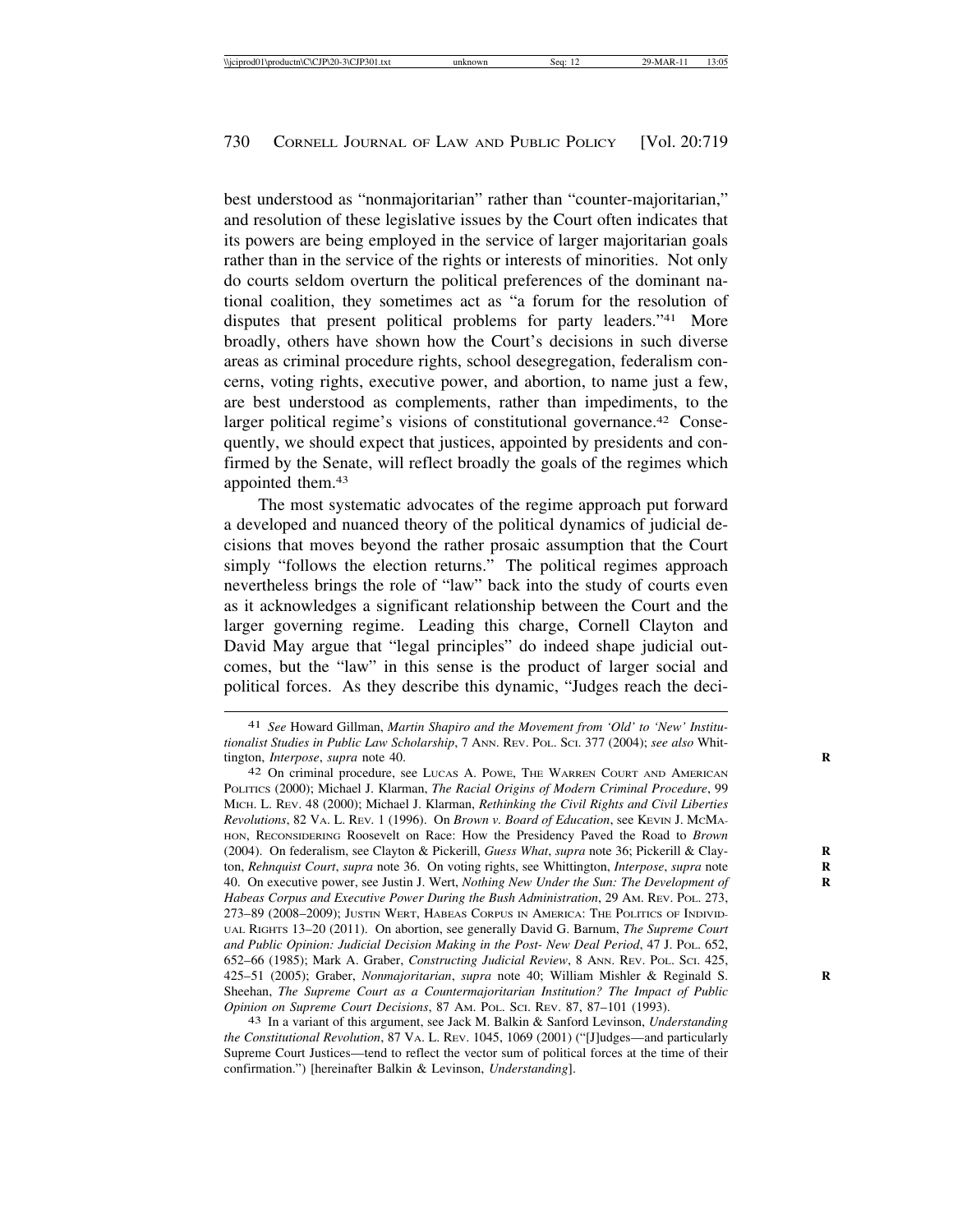sions they do for a variety of reasons, some undoubtedly having to do with immediate policy preferences and perceived institutional constraints, but most having to do with a desire to give a professionally principled interpretation of law or an authentically held view about the appropriate mission of courts."44 Building on Dahl's insight, but contrary to judicial behavioralists of the attitudinal variety, they put forward a model of judicial decision-making that attends to the legal factors involved in this process as much as the political ones.<sup>45</sup> The influences of "patterns of party politics, group coalition building, critical elections, the policy agenda of governing elites, and other features of the political regime" reveal a pattern of political influences on the judiciary's construction and institutional understanding of how the law constrains its own decisions.46

Critics of the regime politics approach argue that it tends to swing the pendulum of judicial decision-making too far in one direction, often sacrificing judicial independence and conceptions of the "law" at the altar of politics and political regimes.47 The most prominent criticism levied against the regime politics approach is that it too often portrays the Court's relationship to the dominant national coalition in a way that loads all judicial decisions in the direction of supporting (or at least sympathizing with) some political majorities in some political institutions all of the time. As long as there are political majorities that would seem to benefit from a decision (and there almost invariably are), then these scholars are in danger of committing the cardinal sin of social science by "selecting on the dependent variable" because we can always identify *some* relationship between the Court and the dominant national coalition.48 Thus a complete reliance on "external sources of the Court's decisions" suggests that "someone [other than the Justices] is behind the

<sup>44</sup> *See* Clayton & May, *Political Regimes*, *supra* note 36, at 246. **R**

<sup>45</sup> *See, e.g.*, JEFFREY ALLAN SEGAL & HAROLD J. SPAETH, THE SUPREME COURT AND THE ATTITUDINAL MODEL REVISITED 1–43 (2002).

<sup>46</sup> *See* Cornell W. Clayton & Mitchell J. Pickerill, *The Politics of Criminal Justice: How the New Right Regime Shaped the Rehnquist Court's Criminal Justice Jurisprudence*, 94 GEO. L.J*.* 1391 (2005).

<sup>47</sup> *See* Keck, *Party Politics*, *supra* note 36; Thomas M. Keck, *Party, Policy, or Duty:* **R** *Why Does the Supreme Court Invalidate Federal Statutes?*, 101 AM. POL. SCI. REV. 321, 321–38 (2007). Keck's criticism is directed mainly at three recent applications of the regimes approach: MICHAEL J. KLARMAN, FROM JIM CROW TO CIVIL RIGHTS: THE SUPREME COURT AND THE STRUGGLE FOR RACIAL EQUALITY (2004); JEFFREY ROSEN, THE MOST DEMOCRATIC BRANCH: HOW THE COURTS SERVE AMERICA (2006); MARK V. TUSHNET, THE NEW CONSTITU-TIONAL ORDER (2003); Stephen M. Feldman, *The Rule of Law or the Rule of Politics? Harmonizing the Internal and External Views of Supreme Court Decision Making*, 30 LAW & SOC. INQUIRY 89 (2005).

<sup>48</sup> *See* GARY KING, ROBERT O. KEOHANE & SIDNEY VERBA, DESIGNING SOCIAL INQUIRY: SCIENTIFIC INFERENCE IN QUALITATIVE RESEARCH 75114 (1994); Keck, *Party Politics*, *supra* note 36, at 533. **R**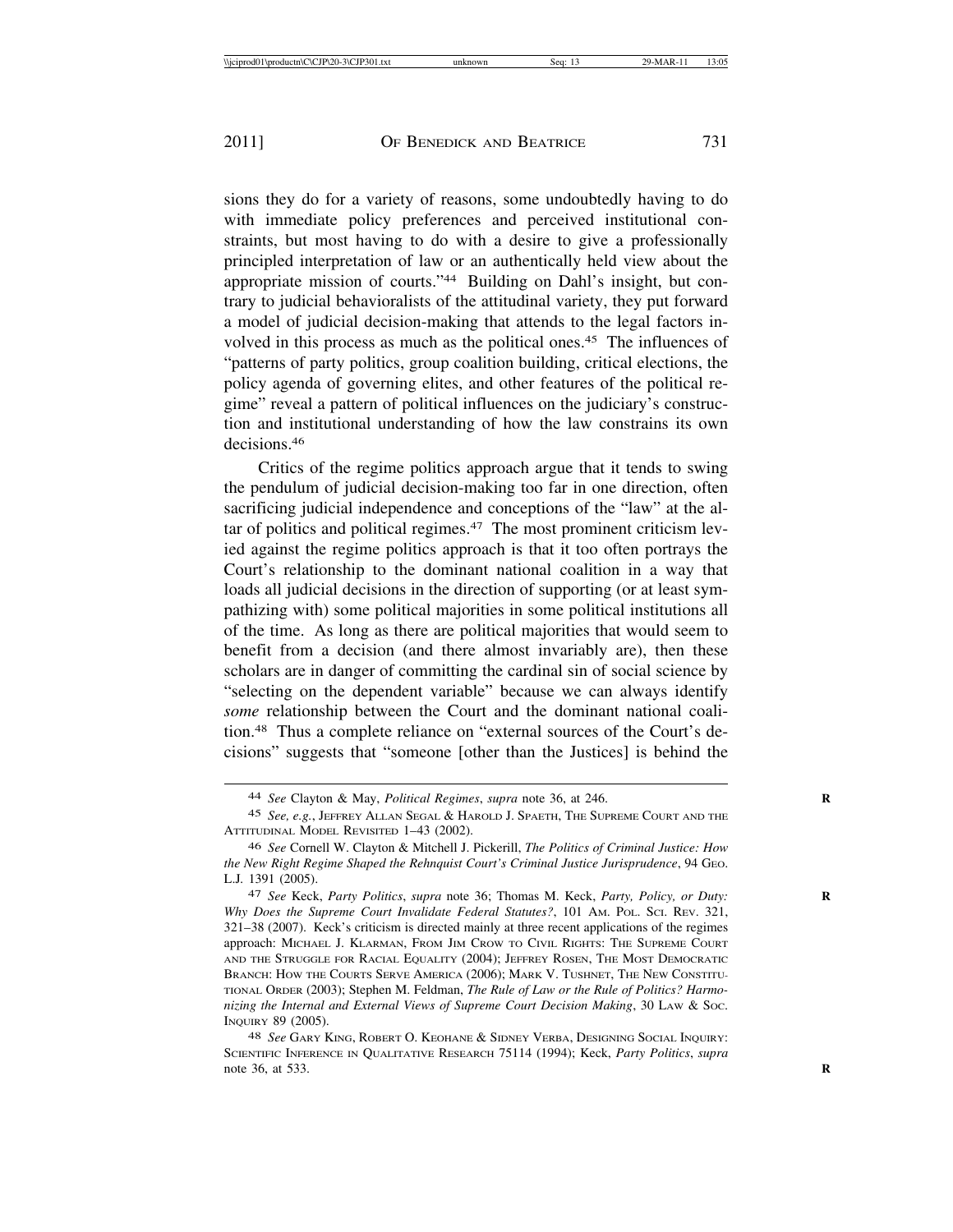wheel."<sup>49</sup> As a result, the relative independence of the judiciary and its unique institutional role is relegated to nothing more than a forum for the judicialized policy preferences of any number of political coalitions. But as we argue below, although the dominant forces of a previous political regime may indeed exert measurable influence on the current Court, the unique institutional role of the judiciary—and the justices themselves mitigates any claim that this influence is complete.

Through the regime politics lens, the thornier issues in *Citizens United* come into better focus. The Roberts Court, and the Rehnquist Court before it—are the products of three decades of Republican Party efforts to remake the Supreme Court in its own image.<sup>50</sup> Republicans have occupied the White House for twenty-eight of the forty-two years since the Warren Court ended. Across those four decades, only two Democratic presidents have made appointments to the Court. While not all Republican appointments were simply carbon copy extensions of conservative Republicanism, it is safe to say that the Court as a whole has become increasingly conservative, especially since the departure of Justice Sandra Day O'Connor and the appointment of Chief Justice John Roberts by George W. Bush. In this sense, then, *Citizens United* is of a piece with an increasingly conservative line of cases not only in the realm of campaign finance but in others as well.

To illustrate this outside the campaign finance regime, consider the Voting Rights Act of 1965. A series of voting rights cases in the first decade of the twenty-first century reinforces the generally conservative tenor of the Court, and provides increasingly strong, conservative signals. These signals build on the signals first sent in the stylized *Shaw/ Miller* cases<sup>51</sup> of the 1990s, by holding racially-prescriptive remedies to strict scrutiny and a narrow range of potential remedies; advancing a race-neutral application of the concept of discrimination in violation of the Fourteenth Amendment; and, holding the Department of Justice (DOJ) to very high standards in the application of its emergency powers under the Voting Rights Act § 5. The Court sent a strong signal to Congress that DOJ may have exceeded its authority when applying those same emergency powers.

Having narrowed the consequences of an aggressive use of § 5 authority by DOJ, a minimum conservative majority—Kennedy,

<sup>49</sup> *See* Keck, *Party Politics*, *supra* note 36, at 535. **R**

<sup>50</sup> On the Republican Party's success in remaking the federal courts generally, and the Supreme Court particularly, in their own image, see generally THOMAS M. KECK, THE MOST ACTIVIST SUPREME COURT IN HISTORY: THE ROAD TO MODERN JUDICIAL CONSERVATISM (2004); Balkin & Levinson, *Understanding*, *supra* note 43. **R**

<sup>51</sup> *See* Bush v. Vera, 517 U.S. 952 (1996); Miller v. Johnson, 515 U.S. 900 (1995); U.S. v. Hays, 515 U.S. 737 (1995); Shaw v. Reno, 509 U.S. 630 (1993); Smith v. Beasley, 946 F. Supp. 1174 (D.S.C. 1996); Johnson v. Mortham, 926 F. Supp. 1460 (N.D. Fla. 1996).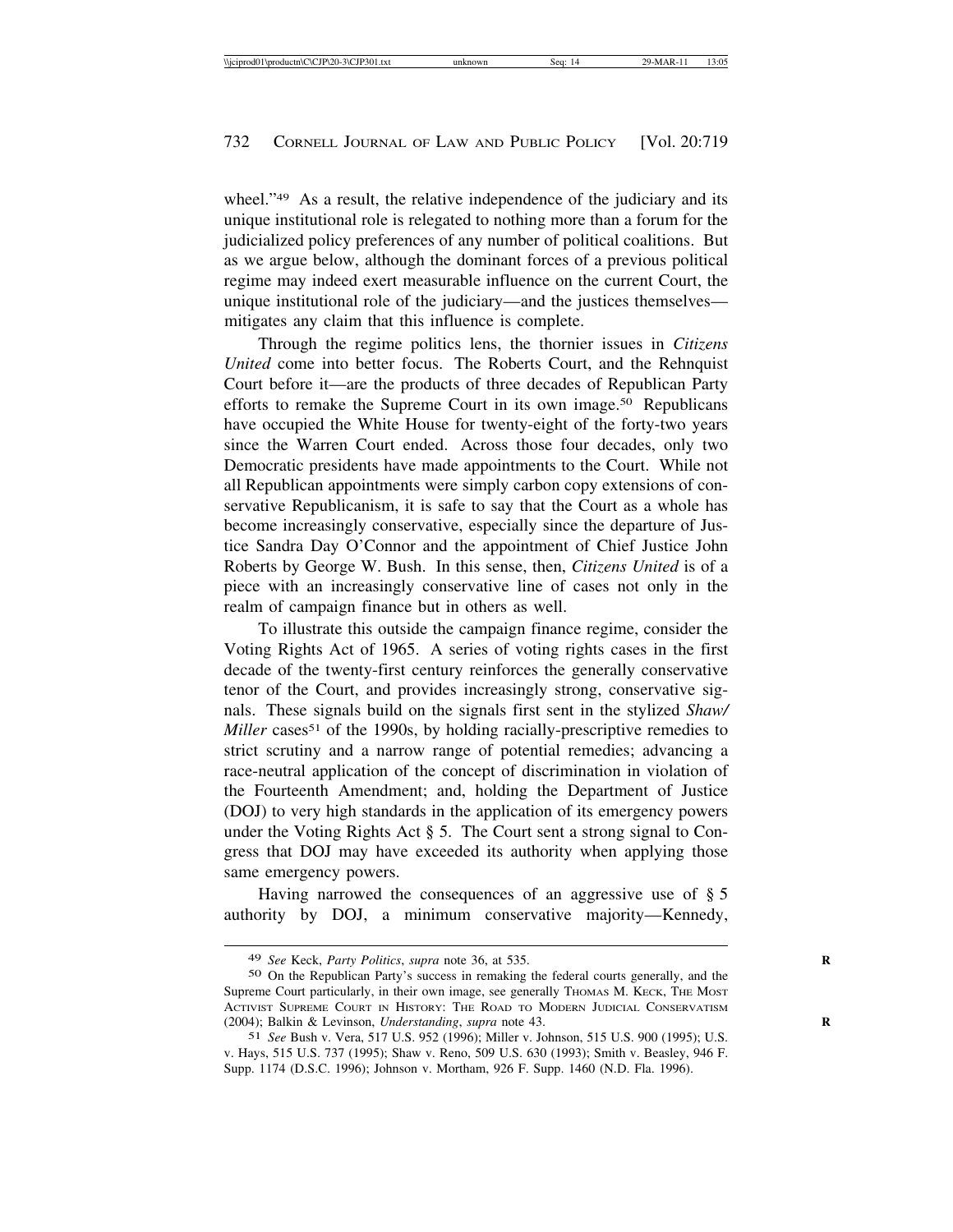O'Connor, Scalia, Rehnquist, Thomas—then curtailed the aggressive use of § 2 of the Voting Rights Act in *Holder v. Hall*. 52 In *Holder*, a sole commissioner government in Bleckley County, Georgia, was challenged for diluting black voting rights in the county. Voters had rejected a referendum expanding the commission from one to five members. An appellate court reversed a district court decision for the county, determining that the totality of circumstances necessitated expanding the commission and drawing single-member districts. The Supreme Court reversed the appellate court, and, in concurrence, Justices Thomas and Scalia called for a narrowed reading of § 2 that precluded the aggressive reconstruction of local and state governmental institutions.

In *Georgia v. Ashcroft*, 53 the same majority that handed down *Bush v. Gore* expanded the discretion of state governments when complying with § 5 of the Voting Rights Act. At issue was whether a districting plan for Georgia's Senate that reduced African-American concentrations in majority-black districts violated the non-retrogression standard.<sup>54</sup> The trial court refused to preclear three districts.55 On appeal, the Supreme Court ruled that the lower court had looked too narrowly at the districts and overlooked other enhancements of black voting opportunities that made the new Georgia map an improvement over the non-retrogression baseline.56 The Court opinion gave states latitude to determine how to comply with the non-retrogression standard.<sup>57</sup>

Similarly, in *LULAC v. Perry*, 58 the Court approved most of a Texas congressional map that substantially reduced Democratic Party electoral opportunities while also excluding non-majority minority districts from the non-retrogression baseline. The majority opinion excluded the new logic of the plaintiffs that, since non-majority minority districts might count towards offsetting reductions of minority voter concentrations elsewhere, so too such districts should count toward the baseline.

The Court has resisted efforts to bootstrap race as a redistricting criterion. The *Shaw/Miller* series of cases in the 1990s chastised the DOJ for incorporating § 2 criteria into the § 5 non-retrogression reviews. DOJ-compelled majority-minority legislative districts were overturned in

<sup>52</sup> *See* 512 U.S. 874 (1994).

<sup>53</sup> *See* 539 U.S. 461 (2003).

<sup>54</sup> *See* CHARLES S. BULLOCK, III & RONALD KEITH GADDIE, THE TRIUMPH OF VOTING RIGHTS IN THE SOUTH 111–40 (2009) [*hereinafter* BULLOCK & GADDIE] .

<sup>55</sup> *Ashcroft*, 539 U.S. at 475.

<sup>56</sup> *Id.* at 485.

<sup>57</sup> *See* BULLOCK & GADDIE, *supra* note 54, at 3–25. As evidence that the Court was out **R** of step with congressional preferences, when extending § 5 in 2006, Congress reversed *Ashcroft* and reinstated non-retrogression as the sole criterion for judging compliance with § 5. The 2006 statute also overturned *Reno v. Bossier Parish*, 520 U.S. 471 (2000), using another interpretation of how to implement § 5.

<sup>58</sup> *See* 548 U. S. 399 (2006).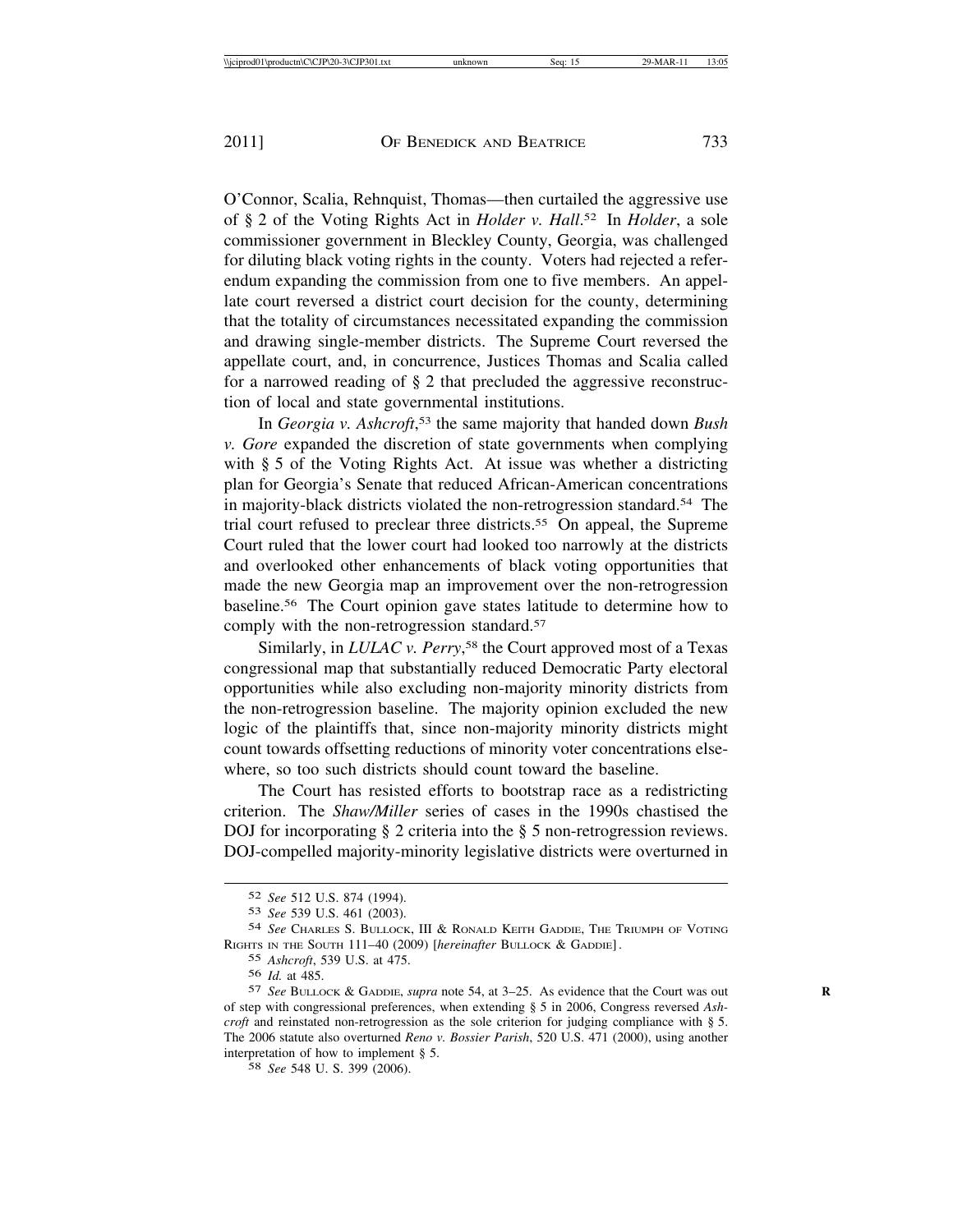Texas, North Carolina, Georgia, and South Carolina, and in Florida a non-compelled, legislature-crafted district in north Florida was also rejected as being too narrowly tailored on the basis of race. The Court has proved consistently unwilling to expand the scope of racial remedies beyond the requirement that majority minority districts be created when minorities have fewer opportunities than whites to elect their preferred candidates. Most recently, in *Bartlett v. Strickland*, 59 the Court again determined that § 2 remedies that violated other, traditional state redistricting criteria must lead to majority minority districts—jurisdictions have no obligation to create coalitional or minority-influence districts.

The voting rights case *Northwest Austin Municipal Utility District* (*NAMUDNO*) *v. Holder* drives home the conservative position of the Court.60 In a Potemkin 8–1 decision, the Court found that a small utility district in Travis County, Texas, had improperly been denied the right to pursue bailout from coverage by  $\S$  5 of the Voting Rights Act.<sup>61</sup> The eight justices in the majority, signing onto an opinion by Chief Justice Roberts, held that the utility district had the right to bail out from under § 5.<sup>62</sup> Because relief existed for the plaintiff-appellant under the existing law, the Court did not visit the larger constitutional issues. Nonetheless, Justice Roberts recounted the progress in voting rights that potentially mooted the continued need for emergency preemption of state authority to regulate the conduct of elections, laying out the case for a challenge to the constitutionality of those parts of the Voting Rights Act vested in the logic of the *City of Boerne* decision.<sup>63</sup> In his partial concurrence/dissent, Justice Thomas went further, explicitly visiting the constitutional issues and presenting what looked like a draft of an argument to overturn § 5.64

These Voting Rights Act cases reflect a larger trend on the Court, as it has become more conservative under Chief Justice Roberts. Returning to the topic of campaign finance and the antecedents to *Citizens United*, we should consider the three most recent campaign finance cases preceding *Citizens United*. In *Wisconsin Right to Life v. FEC*, the Court allowed an exception to the restrictions put in place by the Bipartisan Campaign Reform Act.65 This case did not overturn *McConnell*; instead, it is a singular case in an as-applied challenge that carved out an exception to the Court's earlier holding. The Court held that corporate and

<sup>59</sup> *See* 129 S. Ct. 1231 (2009).

<sup>60</sup> *See* Nw. Austin Mun. Util. Dist. No. One v. Holder, 129 S. Ct. 2504 (2009).

<sup>61</sup> *See id.* at 2516.

<sup>62</sup> *Id.*

<sup>63</sup> *See id.* at 2511–13; *cf.* City of Boerne v. Flores, 521 U.S. 507 (1997).

<sup>64</sup> *See id.* at 2517–27 (Thomas, J., concurring in part and dissenting in part); *see generally* BULLOCK & GADDIE, *supra* note 54. **R**

<sup>65</sup> *See* 546 U.S. 410 (2006); *see also* Federal Election Com'n v. Wisconsin Right to Life, Inc., 551 U.S. 449 (2007).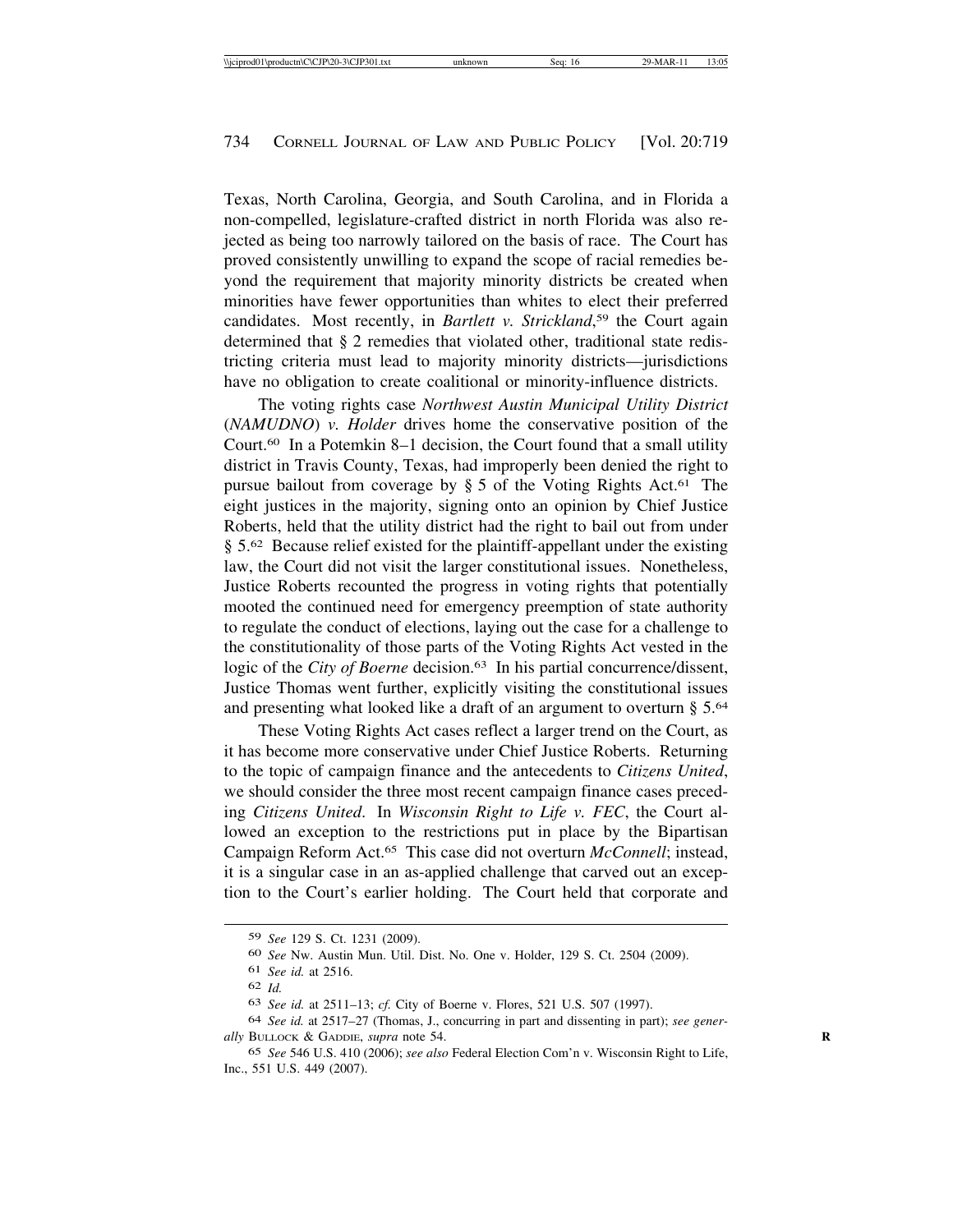union ads were protected so long as they did not explicitly endorse or oppose candidates; McCain–Feingold did not prohibit the mere mention of candidate names, issue positions, or activities. The decision allows corporations and unions to bring as-applied challenges to BCRA, in order to obtain an exemption to the existing regulation.

In *Randall v. Sorrell*, the Court overturned significant components of a Vermont campaign finance law on state and local elections.66 The Court, in a 6–3 ruling, determined that Vermont's campaign contribution limits were set so low as to preclude effective voice in political speech through money, and that the limitations violated First and Fourteenth Amendment guarantees, and effectively constrained the ability of challengers to conduct effective elections.<sup>67</sup> Also, the Court concluded that the state law violated the right of parties to make independent expenditures in state political campaigns.<sup>68</sup> Justice Breyer delivered the opinion of the Court, but a concurring opinion by Justices Thomas, Scalia, and Kennedy took aim at the assumptions for continued regulation of money in politics in the *Buckley* decision, wanting contribution and expenditure limits to be treated with the same decision rule, that of strict scrutiny.

In *Davis v. FEC*, which challenged the so-called 'millionaires amendment' to BCRA, the Court found that the provision violated the First Amendment rights of self-financed candidates by allowing opponents to raise funds through contributions equal to treble the normal limits.69 So, where a candidate might previously be able to collect \$5,000 from an individual committee, they would now be able to collect three times that amount.70

In each of these cases, a Court majority built on the "Core Four" conservative justices, rendered opinions that sought to reverse state or national law designed to constrain the potential influx of large money into electoral politics. Each decision, in succession, expands the scope and foundation of the concept of money as speech, how money can be used without fetters in expressing campaign speech, and the scope of those "persons" eligible to engage in such unfettered speech.<sup>71</sup> In this respect, the expansion of the Court's control over the issue of campaign finance and the signals transmitted from the Court track nicely with the

<sup>66</sup> *See* 548 U.S. 230 (2006).

<sup>67</sup> *Id.*

<sup>68</sup> *Id.*

<sup>69</sup> *See* 554 U.S. 724 (2008).

<sup>70</sup> *See id.*

<sup>71</sup> In this respect, the development of the modern campaign finance regime created by the conservative Court reflects the systematic expansion of the concept of equal protection through one person, one vote in the 1960s, by first taking control of the issue then systematically expanding the scope and interpretation of the core values of the Court in establishing a preferred set of policy preferences.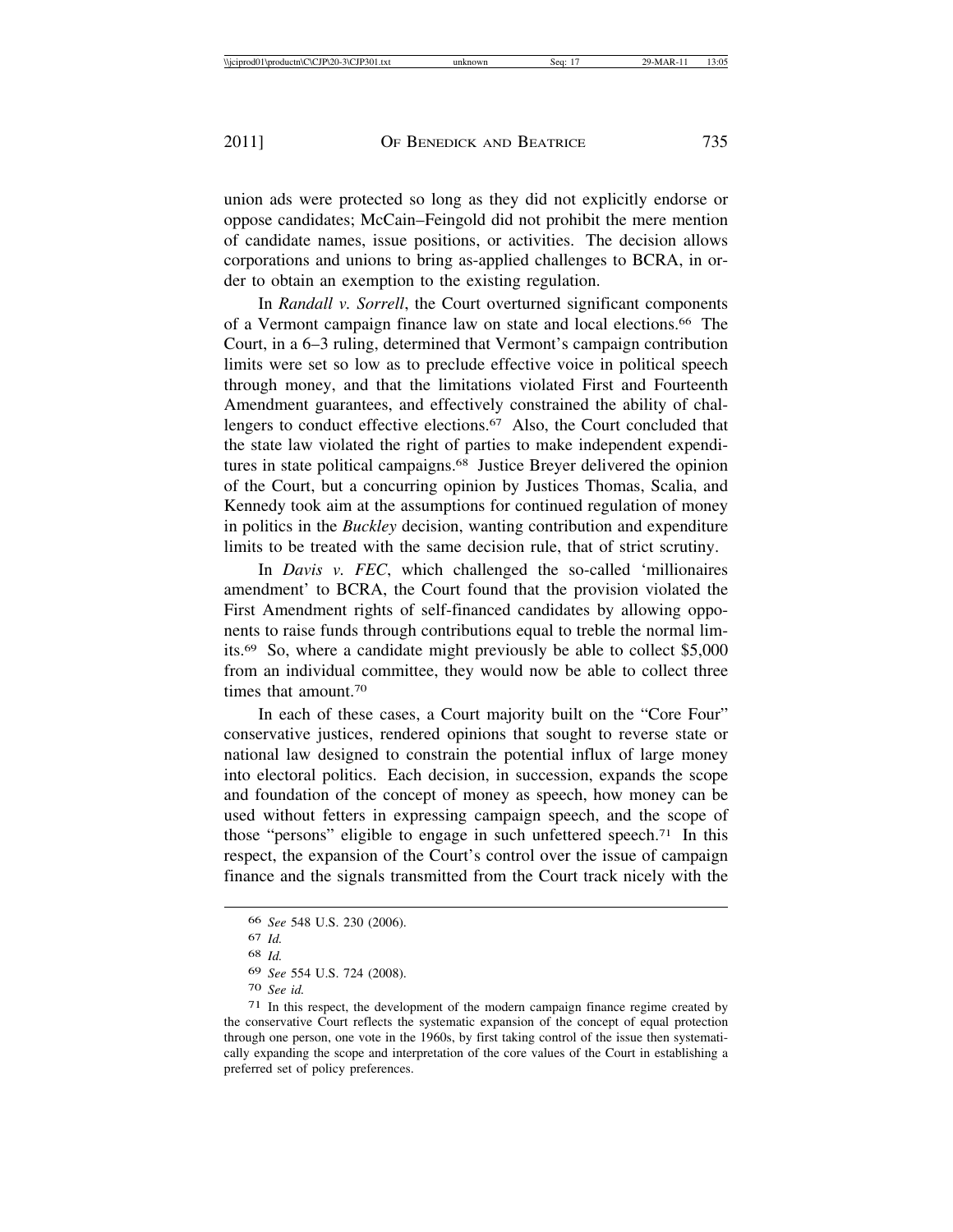Court's previous signals and actions in the Voting Rights Act cases. Potentially other similarities exist. As with voting rights, the Court's counter-majoritarian decision risks not simply a rebuke from the President as occurred at the State of the Union, but action by Congress to narrow the impact of the holding. But for the need to secure sixty votes to break a Senate filibuster, the Democratic majority would almost certainly have already acted to limit the effect of *Citizens United.*

#### **CONCLUSION**

The Roberts Court is now a "laggard" Court with respect to the dominant national party. The increasingly conservative decisions of the Roberts Court were less risky before the 2008 election because they were largely in line with the dominant national coalition. But even then, Congress reversed two of its voting rights decisions that seemed to chart new territory. Now the Court, with a slim 5–4 majority, has to craft its decisions in a way that furthers the interests of a previously dominant Republican coalition as well as their own interests. Entrenched themselves, then, the Court is now further entrenching judicial review of congressional and state level decisions. Without sympathetic legislative majorities or a Republican executive, the Court is both advancing the goals of a previous regime at the same time that it is further entrenching its own institutional power.

The three extant criticisms of *Citizens United* fit this pattern. First, with respect to stare decisis, it is evident that the Roberts Court is now not shy about overturning precedent. One can only imagine that Chief Justice Roberts's separate concurring opinion addressing this issue was both a defense of the particular decision at hand and a signal that a majority of justices are willing to overturn precedent at will.72 Second, the Court's handling of the as-applied/facial distinctions in *Citizens United* and other recent cases further shows how the Court can use this to its advantage in determining for itself whether discrete factual scenarios or entire segments of Constitutional doctrine will be upheld.73 Third, like the as-applied/facial distinction, this entrenched Court shows no signs now—and indeed has fewer incentives—to proceed to pursue their agendas in a minimalist, case-by-case progression.74

<sup>72</sup> 130 S. Ct. 876, 917 (Roberts, C.J., concurring).

<sup>73</sup> For an overview of the as-applied vs. facial challenge issues in *Citizens United*, see Nathaniel Persily, *Fig Leaves and Tea Leaves in the Supreme Court's Recent Election Law Decisions*, 2008 SUP. CT. REV. 89, 101–02.

<sup>74</sup> *See* Hasen, *Beyond Incoherence*, *supra* note 30, at 1065; Richard L. Hasen, Citizens **R** United *and the Illusion of Coherence*, 109 MICH. L. REV. 581 (2011).